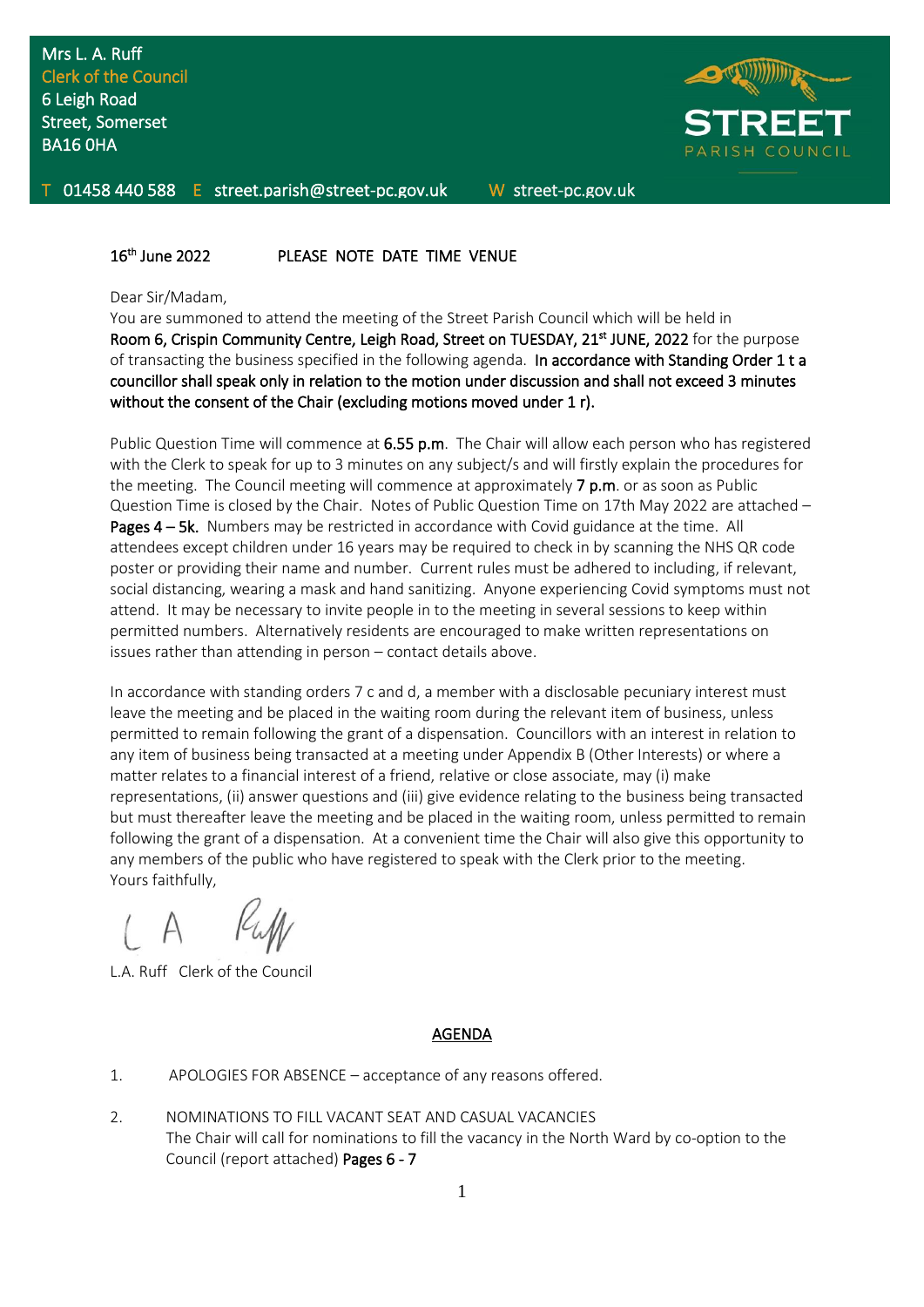3. MINUTES

To approve as a correct record the minutes of the annual meeting of the Council held on 17<sup>th</sup> May 2022 (attached) Pages 8-17

- 4. MATTERS ARISING
- 5. DECLARATIONS OF INTEREST AND DISPENSATIONS To receive declarations of interest from Councillors on agenda items and to receive written requests for dispensations for disclosable pecuniary interests (if any). Clerk to grant any requests for dispensation as appropriate.
- 6. COMMUNITY POLICE OFFICER
- 7. GRANT VOLUNTEER DRIVERS SCHEME Page 18
- 8. PLANNING COMMITTEE There was no meeting on 3 $^{\rm rd}$  May as there was not a quorum and applications were of minor significance. Next meeting on  $21<sup>st</sup>$  June.
- 9. WORKING GROUPS To receive notes of an informal meeting of the Council held on  $31<sup>st</sup>$  May to consider which working groups to appoint and an update report (attached) Pages 19 - 21
- 10. REPORT FROM CHAIR
- 11. PARISH PATH LIAISON OFFICER County Cllr. Leyshon to give a verbal report on behalf of PPLO Jake Dalton.
- 12. MENDIP STRATEGIC TOURISM GROUP DCRO to give a verbal report of meeting on 9<sup>th</sup> June.
- 13. CHAIR UPDATES FROM OTHER COMMITTEES/WORKING GROUPS
- 14. ANTI GRAFFITI DAY An Anti-Graffiti Day took place on 29 May 2022. Councillor P Goater to provide a verbal report.
- 15 LOCAL GOVERNMENT REVIEW DCRO Report of update meeting attached. Page 22
- 16. CORRESPONDENCE/MINOR MATTERS (attached) Councillors are asked to review membership of the Grievance and Disciplinary Panel and Appeal Panel Page 23
- 17. REPORT FROM REPRESENTATIVES ON OUTSIDE BODIES AND COUNTY AND DISTRICT COUNCILLORS Questions to be noted for written replies and matters for consideration referred to the appropriate working group. All reports received have been emailed to members.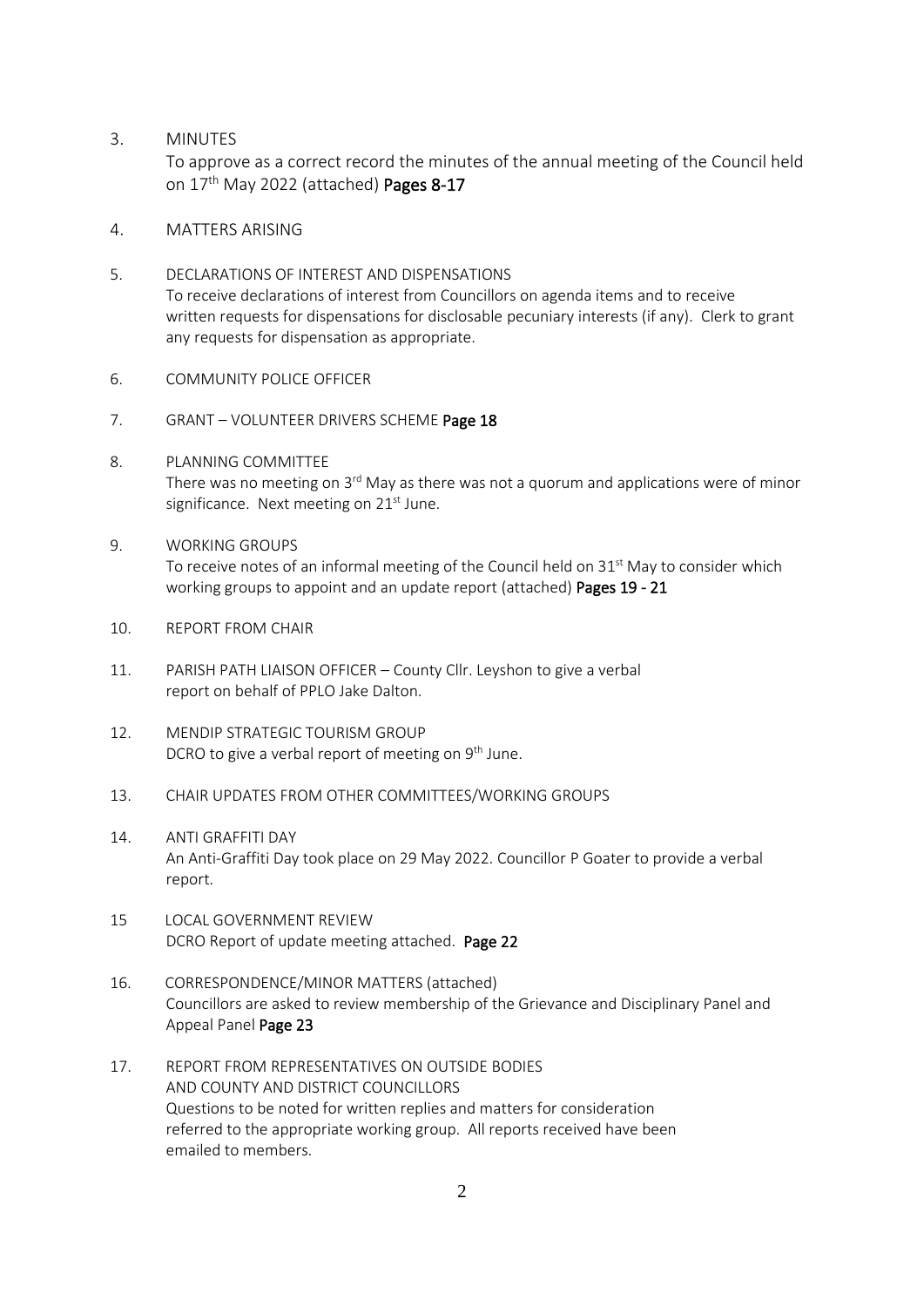- 18. ACCOUNTS FOR PAYMENT (schedule of May payments attached for approval and initialing by Chair) and confidential detailed income and expenditure by account report at  $31<sup>st</sup>$ May 2022 including budget variance – emailed to members only with bank reconciliations and earmarked reserves schedule. Page 24 + Confidential attachment for members only NOTE – As agreed annual grants to CAB, Community Centre, Theatre and YMCA will be paid in June and the 2 grants of £10,000 each will be paid to Greenbank Pool on 13<sup>th</sup> July and mid to end September
- 19. MATTERS FOR REPORT Consideration of items not on agenda for information only (a) Report from Clerk (b) Matters raised by members – TO BE NOTIFIED TO THE CLERK IN ADVANCE OF MEETING.
- 20. NEW STAFF Verbal report from the Clerk.
- 21. EXCLUSION OF PRESS AND PUBLIC In accordance with the Public Bodies (Admission to Meetings) Act 1960 amended by the Openness of Local Government Bodies Regulations 2014, a resolution may be passed at the meeting to exclude the press and public for item no. 22 if confidential staffing information is to be discussed.

\_\_\_\_\_\_\_\_\_\_\_\_\_\_\_\_\_\_\_

22. STAFFING COMMITTEE To receive the minutes of the meeting held on 27<sup>th</sup> May 2022 (attached) Page 25

To: Chair and Members of Street Parish Council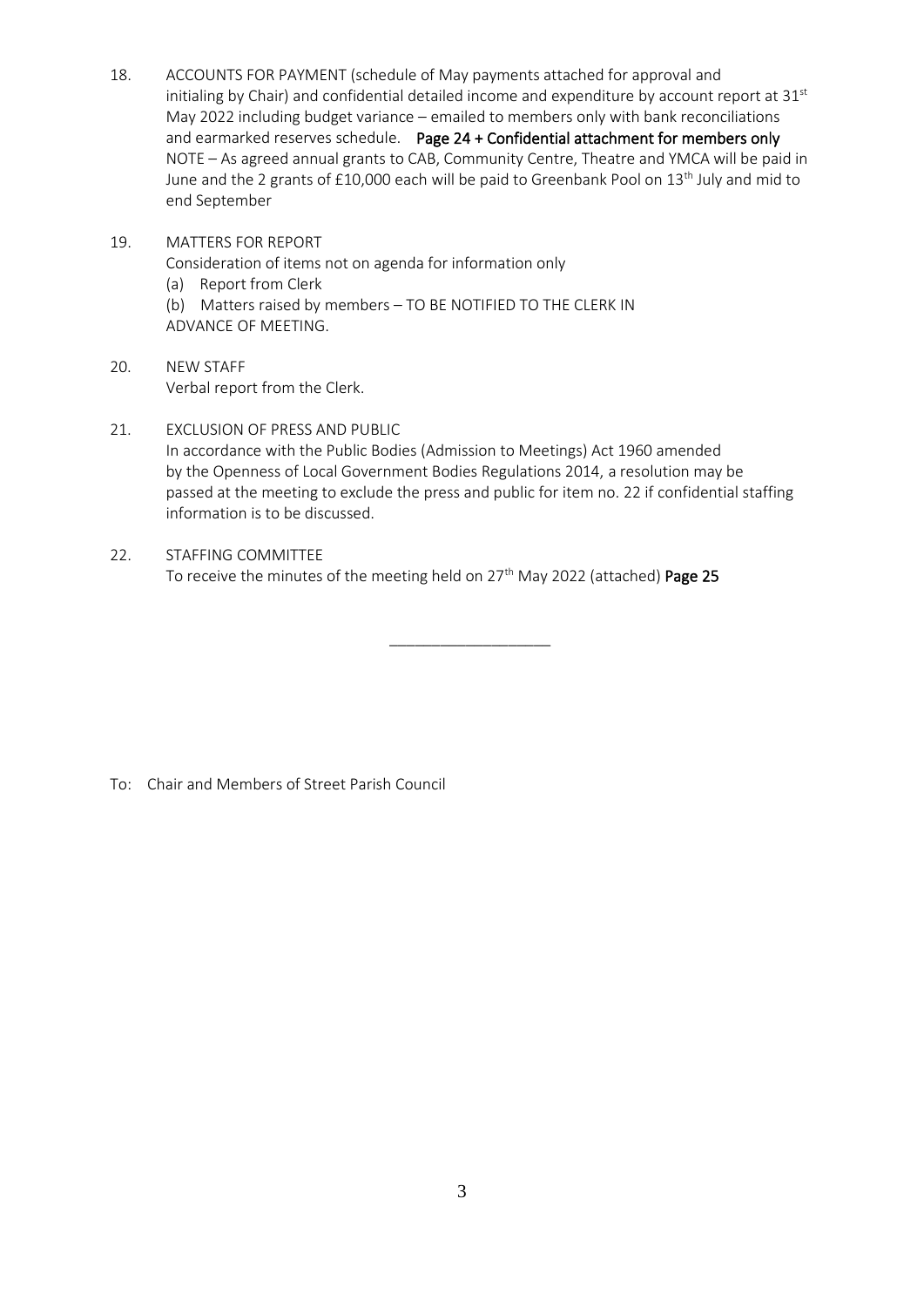#### NOTES OF PUBLIC QUESTION TIME HELD BEFORE ANNUAL COUNCIL 17 MAY 2022

The Chair, Councillor Wolfers read out her opening statement asking all councillors to abide by the Council's Code of Conduct.

A resident circulated photos of the fair set up from  $16<sup>th</sup>$  May and due to be held in Cranhill Road car park from 18<sup>th</sup> to 22<sup>nd</sup> May. She felt that the fair including the generators was not acceptable so close to the homes of the elderly, families with young children and people who were seriously ill. Another resident reported that there was a generator right next to his property and that his wife was terminally ill. A meeting had been held recently with Councillor Carswell who had given details of the information which he had at the time but since then it had become apparent that the rides would not be just for small children and more than just sweets would be sold. The District Council was not required under its policy on events to carry out public consultation and this had not been done. The Parish Council had therefore not been consulted on the proposals. The Clerk gave details of objections received from two other residents. A further resident explained that she had been prevented from leaving for work at the usual time as lorries were waiting to pass through the small access created between boulders to access the site. When she had spoken to the fair people, they had laughed at her.

Councillor Shearer encouraged the public to report any issues with noise, pollution etc. to the District Council and if necessary, the Police by calling 999 or 101. More attention would be given to the matter if a number of individual complaints were recorded. The proposal to have a fair in Street had been put forward by the owner of the fair and one councillor. The Parish Council had decided that it was not appropriate to hold it at Merriman Park in part as it was surrounded by houses and it had been acknowledged that this was also the case at Cranhill Road car park. The application had been submitted on 11<sup>th</sup> April and the other district councillors were not aware of it until the previous week. Councillor Leafe was unhappy that the Parish Council had not been consulted. Councillor Carswell stated that the District Council policy could be reviewed. A bond of £3,500 had been paid by the experienced fair company which might not be repaid if the terms of the licence were broken.

Councillor Napper explained that the issue started about a year ago when the fair could not be held in kStreet due to Covid restrictions. The fair owner had spoken to him and he felt there was a need to provide this for local children. There was not enough space for the fair at Merriman Park and a request by the Council to hold it in a car park owned by the College had been refused. There was tension then between Councillor Napper and residents asking him questions and upset about the problems which they were experiencing. The Chair then informed Councillor Napper that he was on a warning and that if he did not desist she would have to ask him to leave. Another resident asked if Councillor Napper would like to have generators outside of his house. The Chair circulated contact emails and telephone numbers for the District Council and Councillors Carswell, Napper and Shearer which were publicly available. The tense situation continued and a female member of the public was in tears. The Chair asked Councillor Napper to leave and he left abruptly, stopping at the exit door to remonstrate with another member of the public to such an extent that two other members of the public felt the need to step in and come between the two men.

The Chair followed Councillor Napper out to the reception area where only she and he were present and shouted at him that his behaviour was totally unacceptable. She then returned to the meeting and issued a public apology for his unacceptable behaviour. A member of the public gave a vote of no confidence in Councillor Napper and felt that he should be removed from the Council.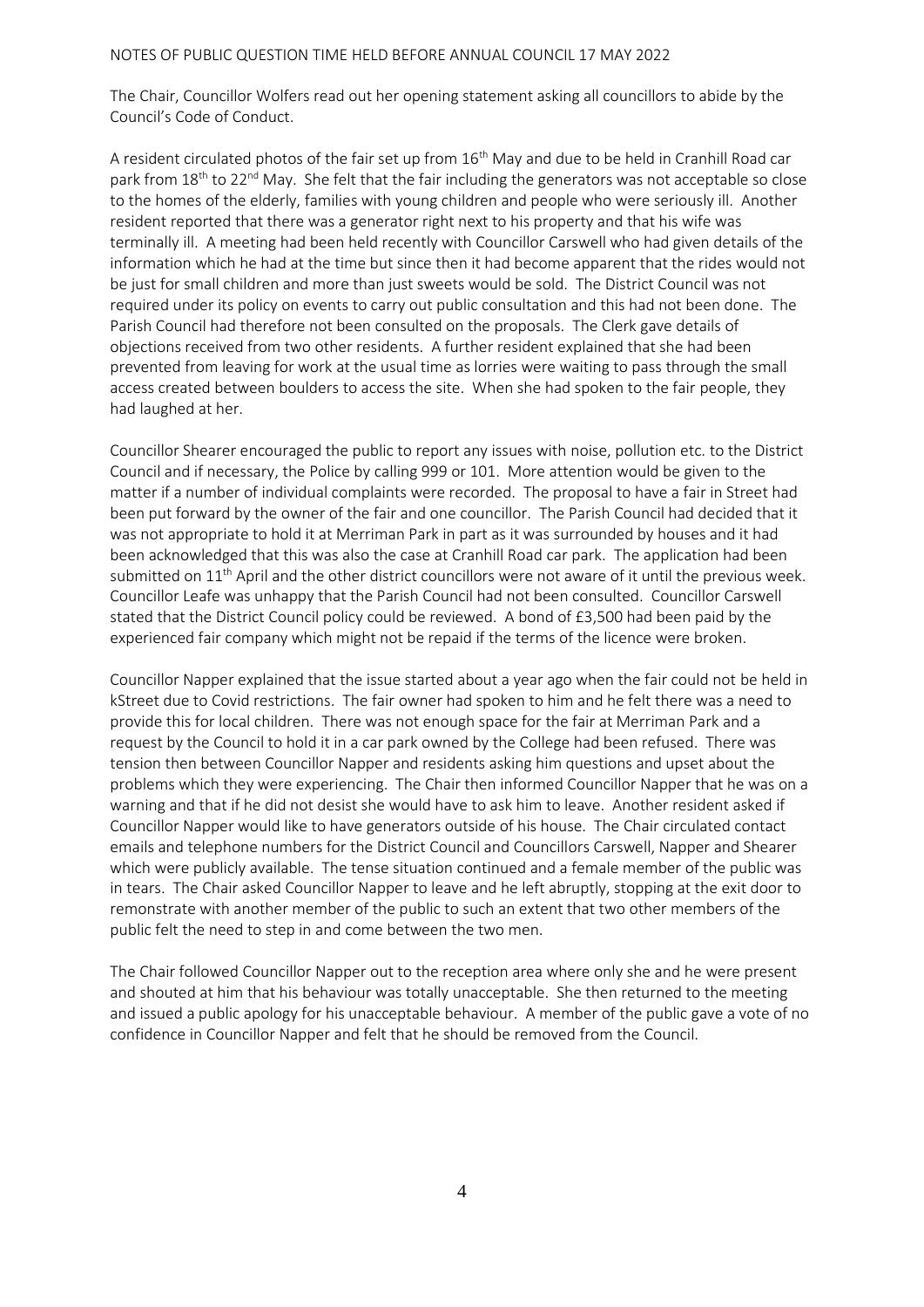The Chair felt that this was a big and serious issue and it was agreed to hold a further meeting on it if necessary, when more information had been gathered. Monitoring equipment to be provided in respect of noise and fumes from generators at the event by the District Council if possible. The meeting was adjourned from 7.37 p.m. to 7.45 p.m. for a break.

A resident reported that the mural reveal on 14<sup>th</sup> May had been very good. She did not consider the cost of entry to Greenbank Pool to be excessive when compared to Strode Theatre etc. She asked if the Council could meet in the old library building but was informed that it was dirty and full of scaffolding propping up the unsafe roof. She was concerned that the Parish Rooms was not fit for purpose for Council meetings. She was pleased that the first-floor rooms were now being used a lot more and income was being generated for the Council.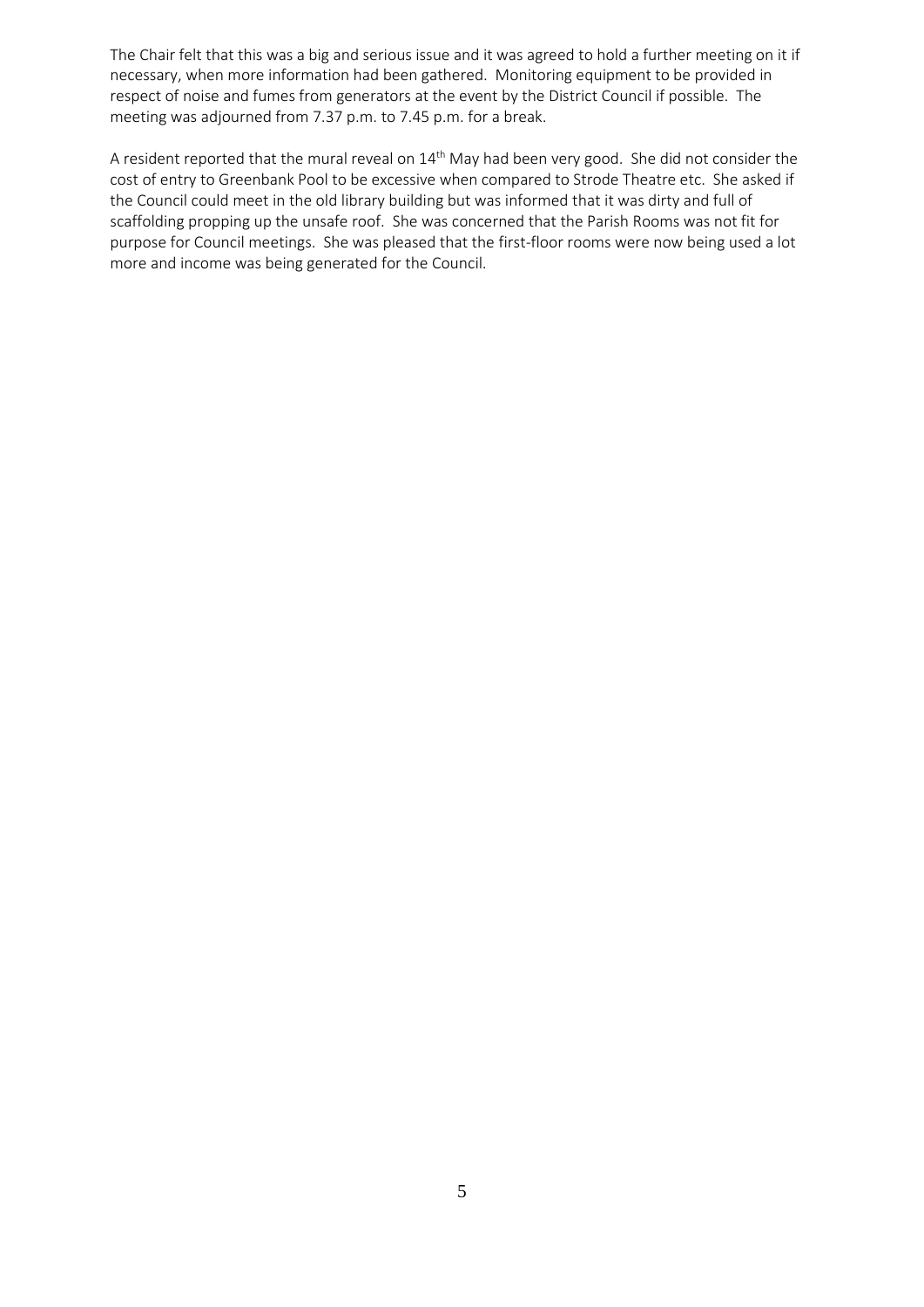To: Council From: Clerk/RFO Subject: Nominations to Fill Vacant Seat and Casual Vacancies

The Chair to call for nominations to fill the 1 vacancy in the North Ward (procedure attached). Public notices have been displayed inviting suitably qualified people to apply to the Council for co-option on the noticeboards, website and Facebook. The candidates who have stated that they wish to be considered for the vacant seat are as follows and their forms have been circulated to members. Each candidate will be invited to address the Council for 2 minutes.

#### Bruno Reina

All persons have certified in writing that they meet the criteria for eligibility set out in section 79 of the Local Government Act 1972 to be a member of the Council and are not disqualified pursuant to section 80 of the Act. To qualify as a candidate persons must live, have a business or work in Street or within 4.8 km for at least 1 year or be on the electoral role and be over 18 years of age.

Any candidate who is to be considered for co-option until the end of the current term in May 2027 must be proposed and seconded at the meeting. To agree that voting will be carried out by paper ballot issued by the Clerk and that all co-opted members can sign the declaration of acceptance of office if present and join the meeting after all co options have been agreed.

The successful candidate will be invited to join committees and working groups now and request any changes when they have served on the Council for 3 months.

Councillor Knickerbocker signed the declaration of acceptance of office on 26<sup>th</sup> May 2022. On 29<sup>th</sup>, 30<sup>th</sup> and 31<sup>st</sup> May respectively Councillors Sparkes, Howard and Swift resigned from the Council. On 1<sup>st</sup> June the notice of the vacancies was displayed and 10 electors for the South Ward have requested an election. Nomination papers are to be delivered to the Returning Officer by  $21<sup>st</sup>$  June. If the election is contested the poll will take place on 18<sup>th</sup> July 2022.

L.A. Ruff Clerk 21.06.22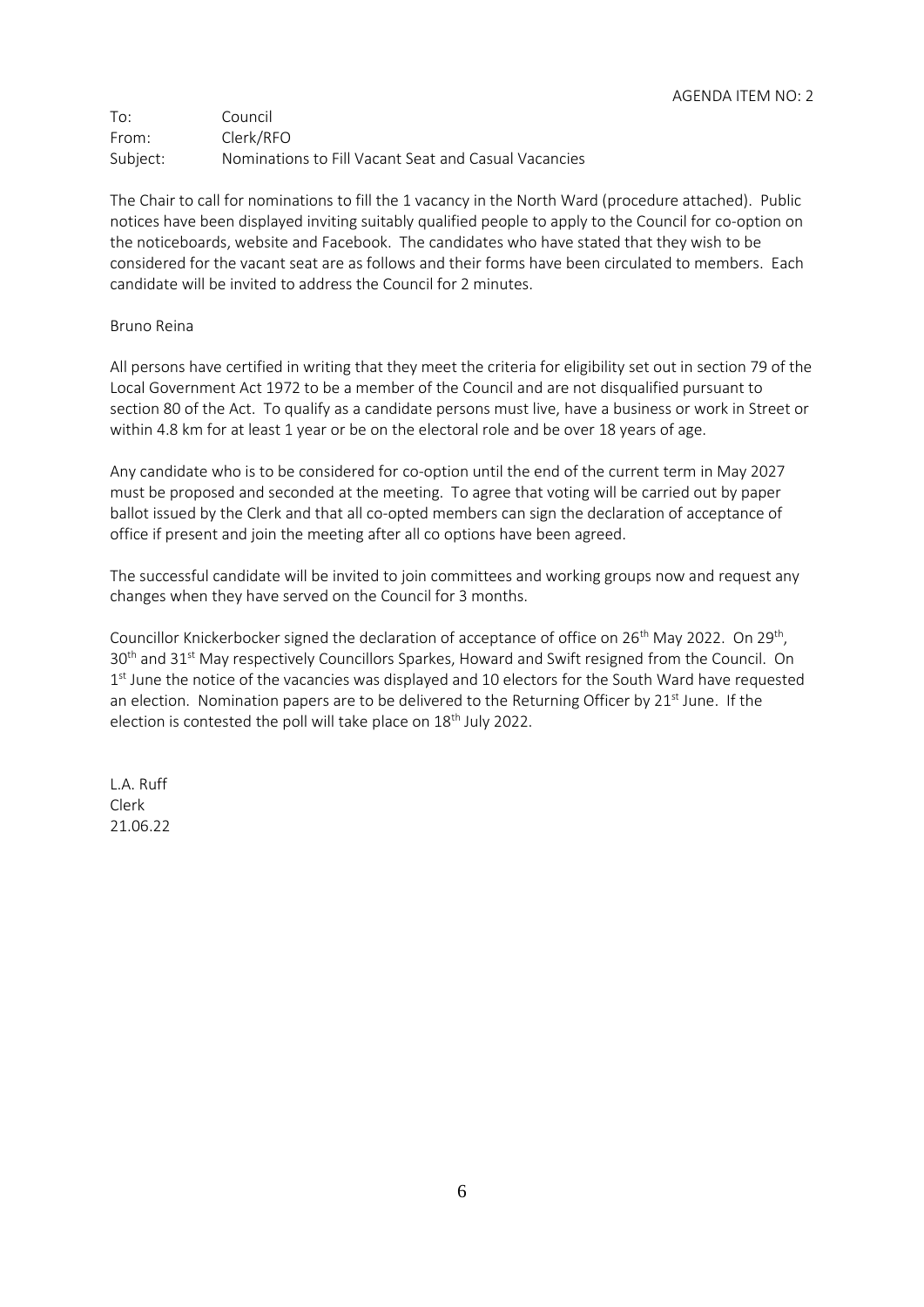A successful candidate must have received an absolute majority vote of those present and voting i.e. over half of the votes cast. If this is not the case voting continues until someone does have an absolute majority of votes cast. This is done by striking off the candidate with the least number of votes and the remainder must then be put to the vote again.

This will mostly be a satisfactory procedure but if several candidates have obtained the same number of least votes and the aggregate of the others is less than a normal quorum e.g. 3:2:2:2:2, it may be thought wise not to strike off all those with the least votes together but, if negotiations for withdrawals fail, to strike them off one by one, in an order determined by vote.

If there is an equal number of votes the Chair can use their casting vote to decide on a candidate. The new co-opted member can if present, sign the declaration of acceptance of office and then take part in the meeting and, if not present can sign before or at the next ordinary meeting of the Council.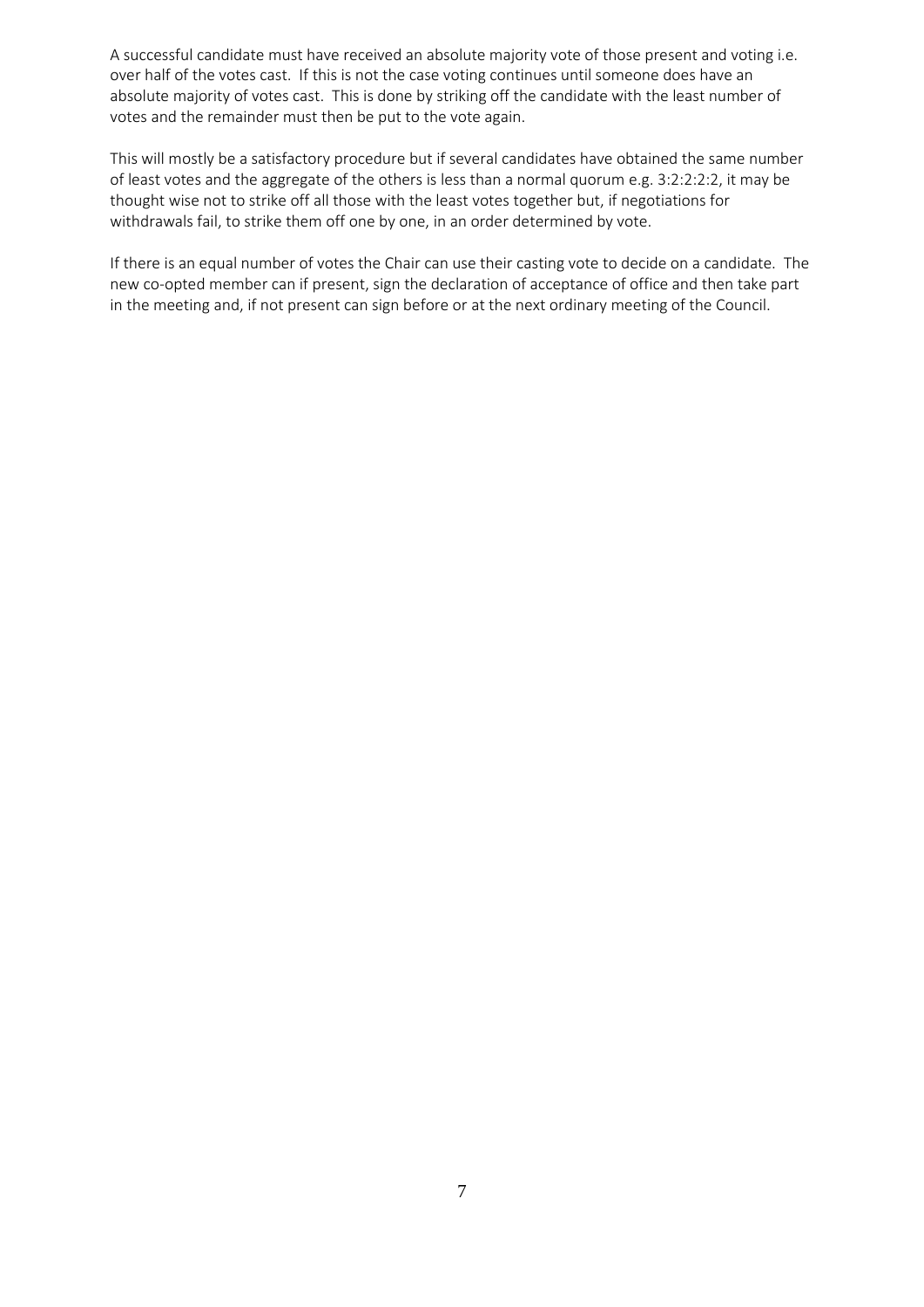#### STREET PARISH COUNCIL

Annual meeting of the Council held in Room 6, Crispin Community Centre on 17<sup>th</sup> May 2022 at 7.45 p.m.

| PRESENT:       | Councillor L. Wolfers (Chair of Council)<br>Councillors: P. Birch, D. Goater, P. Goater, A. Leafe,<br>H. Shearer and N. Smith |
|----------------|-------------------------------------------------------------------------------------------------------------------------------|
| IN ATTENDANCE: | L. $Ruff - Clerk/RFO$<br>Deputy Clerk/RFO - Z. Leach<br>County and District Councillor L. Leyshon                             |
| APOLOGIES      | Councillor T.W.E. Napper – had been asked to leave by<br>Chair during Public Question Time - reason accepted.                 |

## 1. CONFIRMATION THAT A QUORUM IS PRESENT

It was confirmed that a quorum was present at the meeting.

2. ELECTION OF CHAIR

## RESOLVED

That Councillor Wolfers be elected as Chair of the Council for the ensuing year – Councillor Wolfers signed the declaration of acceptance of office and stayed in the Chair.

3. ELECTION OF VICE-CHAIR

## RESOLVED

that Councillor P. Goater be elected as Vice-Chair of the Council for the ensuing year.

4. NOMINATIONS TO FILL VACANT SEATS

The Clerk submitted a report which had been circulated. There were 3 vacant seats in the North Ward, 4 vacant seats in the South Ward and 1 vacant seat in the West Ward. In accordance with Standing Order 3 it was agreed to vote on the co-options by paper ballot issued by the Clerk. It was also agreed that all of the co-opted members, if present could sign their declaration of acceptance of office and join the meeting when all co-options had been agreed. All 6 candidates present made a short presentation.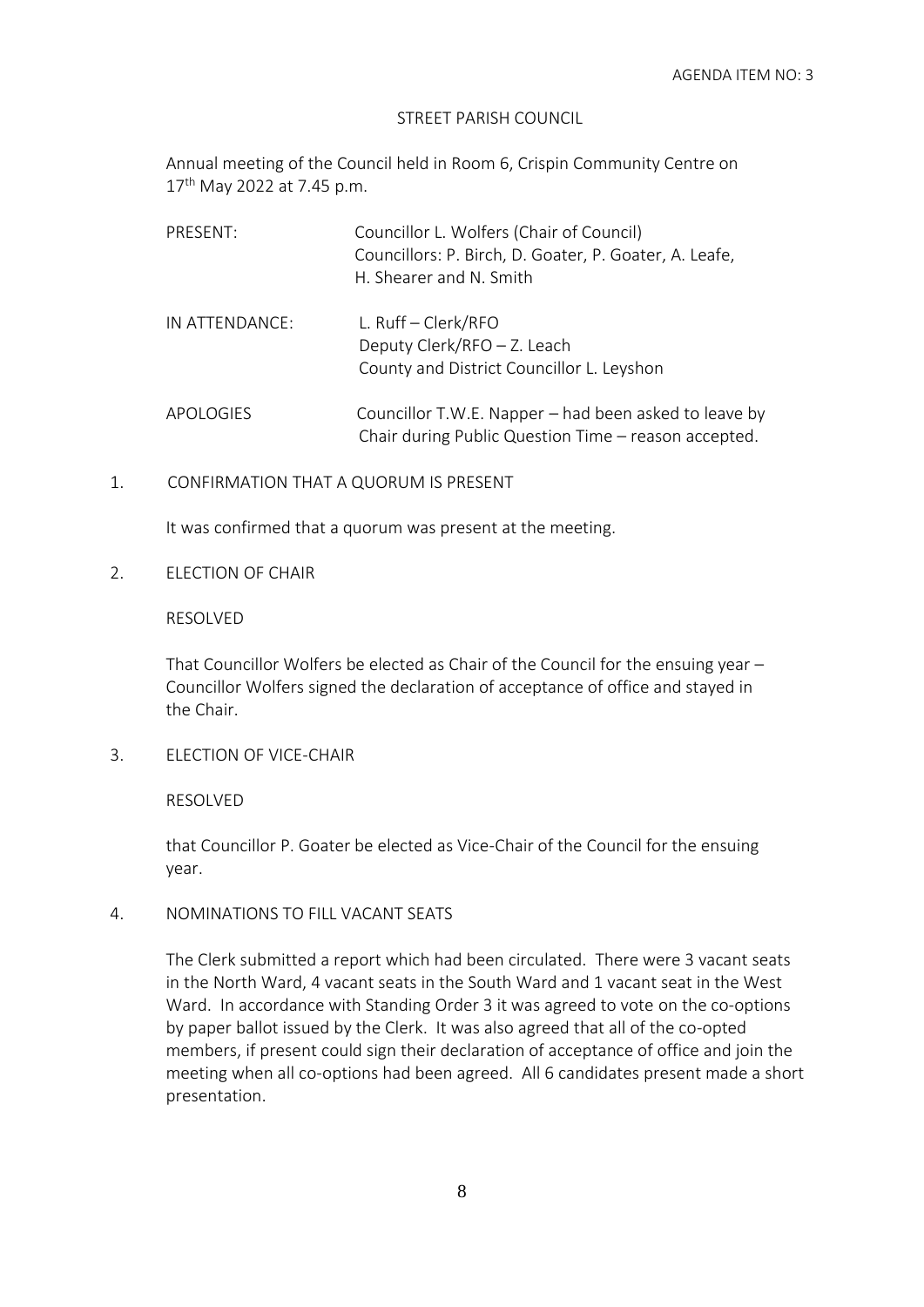Councillor Leafe proposed Simon Carswell for consideration and this was seconded by Councillor Shearer. Councillor D. Goater proposed Jean Howard and this was seconded by Councillor P. Goater. Councillor Wolfers proposed Adrian Sparkes and this was seconded by Councillor Leafe. Councillor Leafe proposed Nina Swift and this was seconded by Councillor P. Goater. Councillor Wolfers proposed Neil Howaintz and this was seconded by Councillor D. Goater. Councillor D. Goater proposed Bryan Knickerbocker and this was seconded by Councillor Leafe. Councillor Birch proposed Nicolas Kellett and this was seconded by Councillor Shearer.

The Council agreed to vote on the first vacancy in the South Ward and the voting was - Simon Michael Carswell – 7 votes.

#### RESOLVED

that Simon Michael Carswell be co-opted to fill the first vacant seat on the Council in the South Ward for the current term of office to May 2027.

The Council agreed to vote on the second vacancy in the South Ward and the voting was - Jean Marie Howard – 5 votes and 2 abstentions.

#### RESOLVED

that Jean Marie Howard be co-opted to fill the second vacant seat on the Council in the South Ward for the current term of office to May 2027.

The Council agreed to vote on the third vacancy in the South Ward and the voting was - Adrian Raymond Sparkes – 7 votes.

#### RESOLVED

that Adrian Raymond Sparkes be co-opted to fill the third vacant seat on the Council in the South Ward for the current term of office to May 2027.

The Council agreed to vote on the fourth vacancy in the South Ward and the voting was - Nina Margaret Swift – 5 votes and 2 abstentions.

#### RESOLVED

that Nina Margaret Swift be co-opted to fill the fourth vacant seat on the Council in the South Ward for the current term of office to May 2027.

The Council agreed to vote on the first vacancy in the North Ward and the voting was - Neil Stewart Howiantz – 7 votes.

#### RESOLVED

that Neil Stewart Howiantz be co-opted to fill the first vacant seat on the Council in the North Ward for the current term of office to May 2027.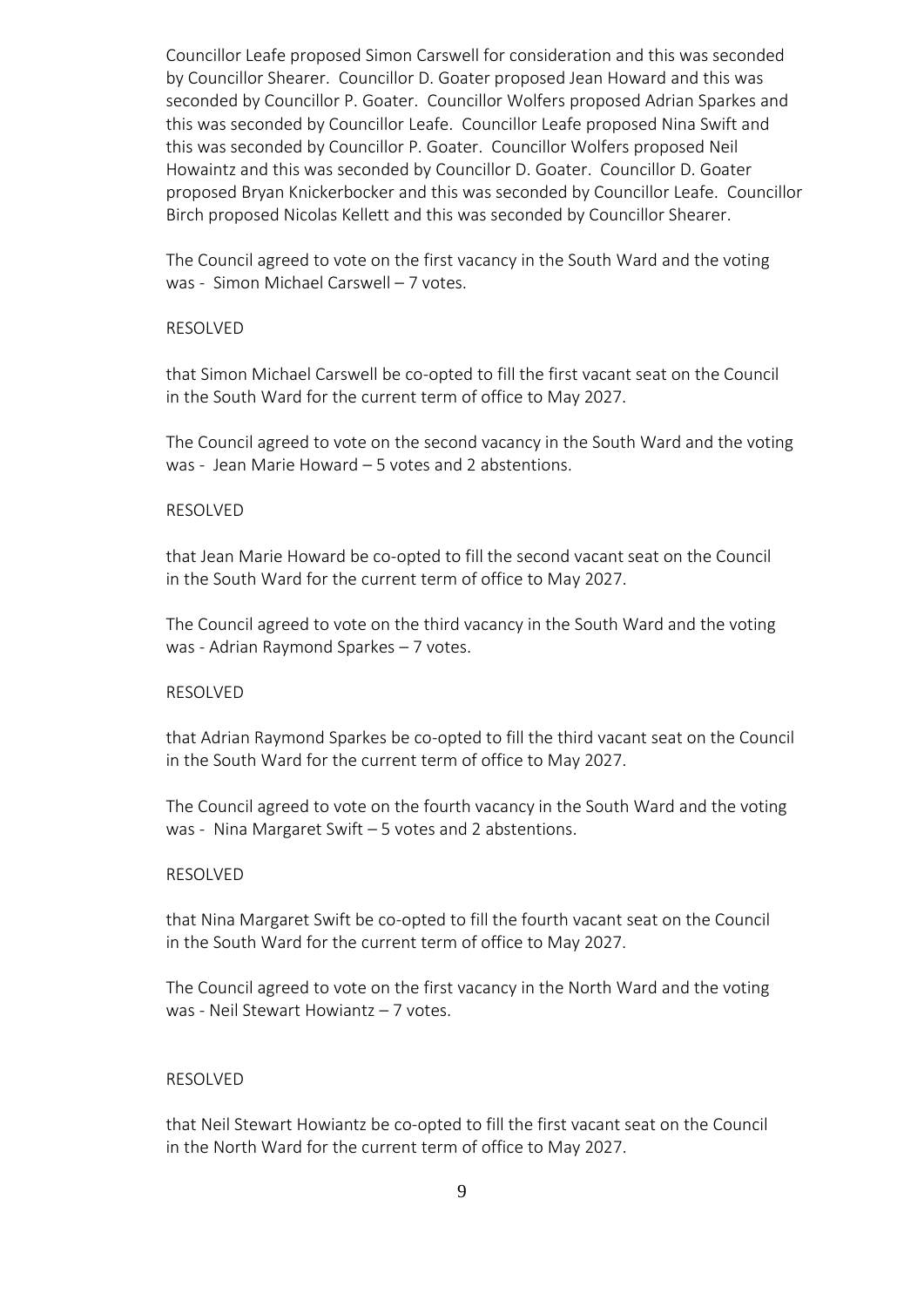The Council agreed to vote on the vacancy in the West Ward and the voting was – Nicholas Stanhope Kellett – 6 votes and 1 abstention.

#### RESOLVED

that Nicholas Stanhope Kellett be co-opted to fill the vacant seat on the Council in the West Ward for the current term of office to May 2027.

The Council agreed to vote on the second vacancy in the North Ward and the voting was - Bryan Knickerbocker – 7 votes.

#### RESOLVED

that Bryan Knickerbocker be co-opted to fill the second vacant seat on the Council in the North Ward for the current term of office to May 2027.

Simon Carswell, Jean Howard, Adrian Sparkes, Nina Swift, Neil Howiantz and Nicholas Kellett then signed their declaration of acceptance of office and joined the meeting.

It was agreed that Bryan Knickerbocker could sign the declaration of office before or at the next ordinary of the Council on  $21<sup>st</sup>$  June.

Newly co-opted councillors were asked to sign up for the training available and to submit a personal summary for inclusion on the website. Individual and a group photo of councillors and officers would be arranged.

The Chair introduced the new Deputy Clerk/RFO, Zoe Leach who would join the Council on 6<sup>th</sup> June with the new Assistant Clerk – Community Engagement, Danielle Price.

## 5. MINUTES

The minutes of the extraordinary meeting held on 26<sup>th</sup> April 2022 which had been circulated were approved as a correct record and signed by the Chair subject to showing Councillor Sparkes as having given apologies.

#### 6. MATTERS ARISING

Councillor Smith stated that she would be meeting up with the Climate Change Officer for Glastonbury Town Council and would report back.

## 7. DECLARATIONS OF INTEREST AND DISPENSATIONS

In accordance with the Code of Conduct Councillors Carswell, P. Goater and Shearer declared an other interest under Appendix B in any matters relating to the District Council and stated that they would keep an open mind when considering issues at either District or Parish level.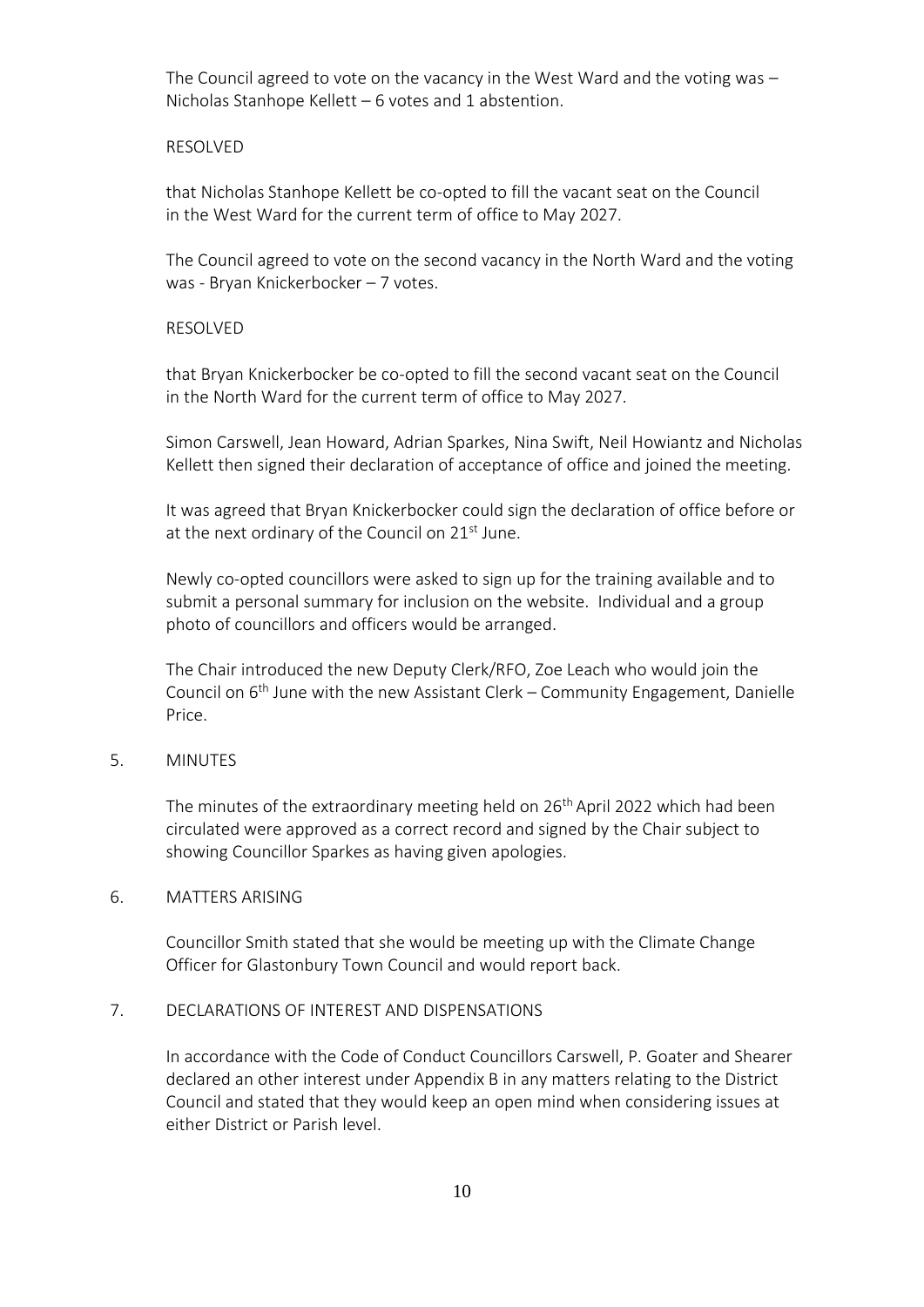Councillors Carswell and Shearer declared an other interest under Appendix B in any matters relating to the County Council and stated that they would keep an open mind when considering issues at County or Parish level. Councillor Carswell also declared an other interest in any matters relating to Merriman Park as he was Chair of the Park Community Group.

Councillor Howard declared an other interest under Appendix B in any matters relating to the Crispin Hall as she was a trustee and that she was a Friend of Strode Theatre.

Councillor Swift declared an other interest under Appendix B in any matters relating to the Street Library as she was a member of the Friends of Street Library and to Strode Theatre as she was a Friend of the Theatre. She also declared an interest as Chair of Street and District Allotment Association.

Councillor Kellett declared an other interest under Appendix B in any matters relating to the British Legion as he was a committee member.

Councillor P. Goater declared an other interest under Appendix B in any matters relating to the Victoria Club as he was a trustee.

Councillor Howiantz declared an other interest under Appendix B in any matters relating to Strode Theatre as he was a Friend of the Theatre and to allotments of which he was an allotment holder.

Councillor Shearer declared an other interest under Appendix B in any matters relating to the NHS Somerset Trust – governor, Police and Crime Panel and the Safer Somerset Partnership.

Councillor Wolfers declared a disclosable pecuniary interest in any matters relating to Street Chamber of Commerce as she worked freelance for it.

#### 8. COMMUNITY POLICE OFFICER

The Clerk reported that PC Pople had given his apologies and that members should email any queries to him. Councillor Leafe had explained to the Beat Team the importance of monitoring the Skate Park when repaired.

## 9. PLANNING COMMITTEE

The minutes of the meeting on  $12<sup>th</sup>$  April, 2022 were submitted as circulated. It was noted that there had not been a meeting on 3<sup>rd</sup> May as there was not a quorum and applications had been minor.

RESOLVED

that the report be noted.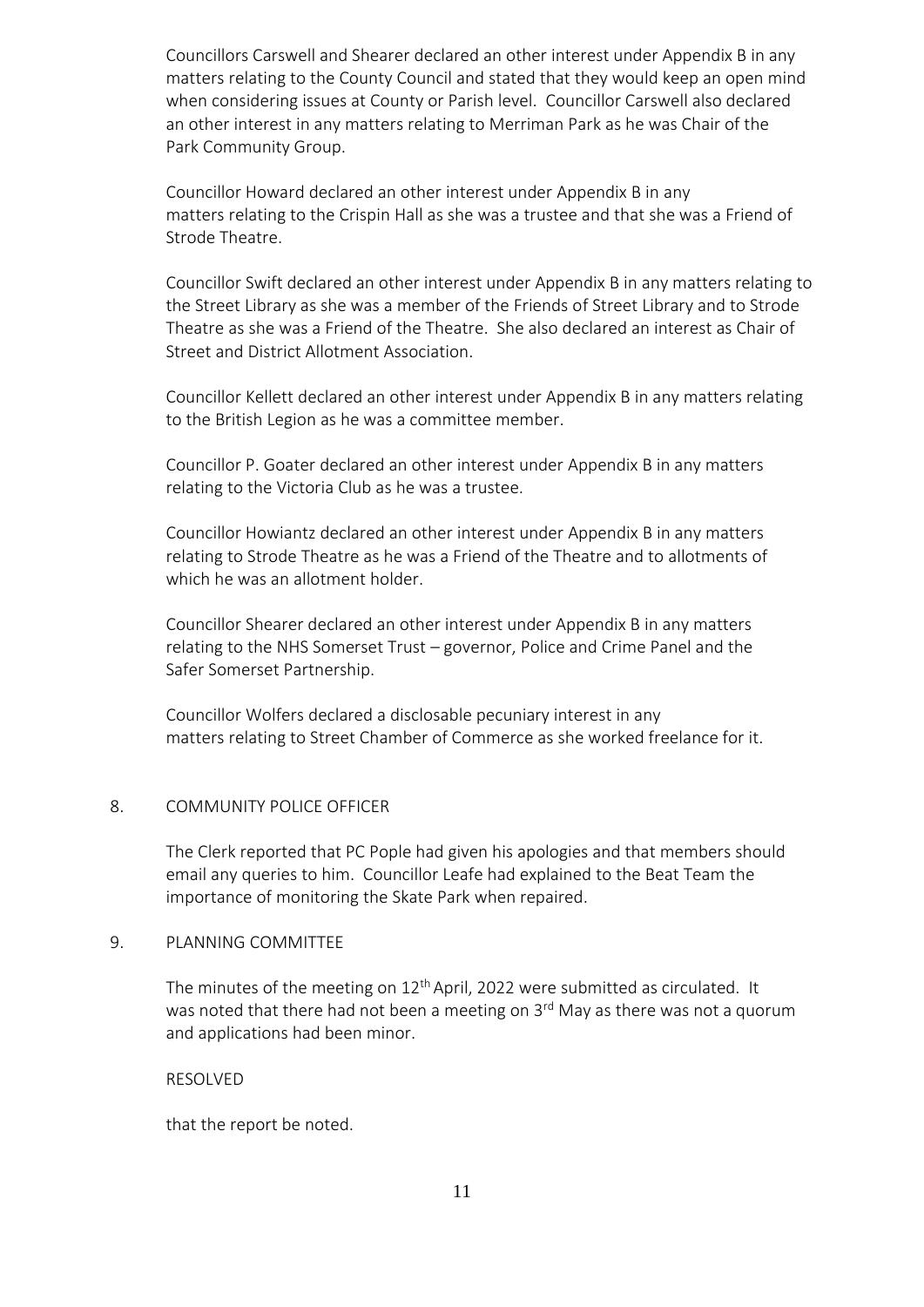## 10. POLICY AND FINANCE COMMITTEE

The Clerk submitted the minutes of the meeting on 3rd May 2022 which had been circulated. Councillor Swift pointed out that the Secretary of State had to give approval to the sale of allotments.

## RESOLVED

that the report and recommendations be agreed except that the public liability insurance cover be kept at £12 million.

11. ANNUAL GOVERNANCE AND ACCOUNTABILITY RETURN 2021/22 PART 3 SECTION 1 – ANNUAL GOVERNANCE STATEMENT 2021/22 ANNUAL INTERNAL AUDIT REPORT 2021/22

Reports and documents were circulated with the agenda for the Policy and Finance Committee on 3rd May and have been issued to new members. Careful consideration was given to each of the assertions.

# RESOLVED

4. that the reports and documents be approved and having considered them it be agreed that the internal audit and control system is adequate

B. that agreement be given to each of the statements set out in Section 1 of the Annual Return and the annual governance statement be approved and signed by the Chair and Clerk.

# 12. ANNUAL GOVERNANCE AND ACCOUNTABILITY RETURN 2021/22 PART 3 SECTION 2 – ACCOUNTING STATEMENTS 2021/22

Section 2 and supporting documents were circulated with the agenda for the Policy and Finance Committee on 3<sup>rd</sup> May and issued to new members.

## RESOLVED

that Section 2 of the Annual Return, the accounts for the year ended  $31<sup>st</sup>$  March 2022 and other documents as circulated, be approved and signed by the Chair, having already been signed by the Clerk/Responsible Financial Officer.

## 13. APPOINTMENT OF COMMITTEES

The Clerk submitted a report which had been circulated.

RESOLVED

A. that an informal meeting on Zoom be arranged to consider the purpose of each group and whether it needs to be an ongoing Working Group or a Task and Finish Group – Street Community Library Partnership to continue without the Library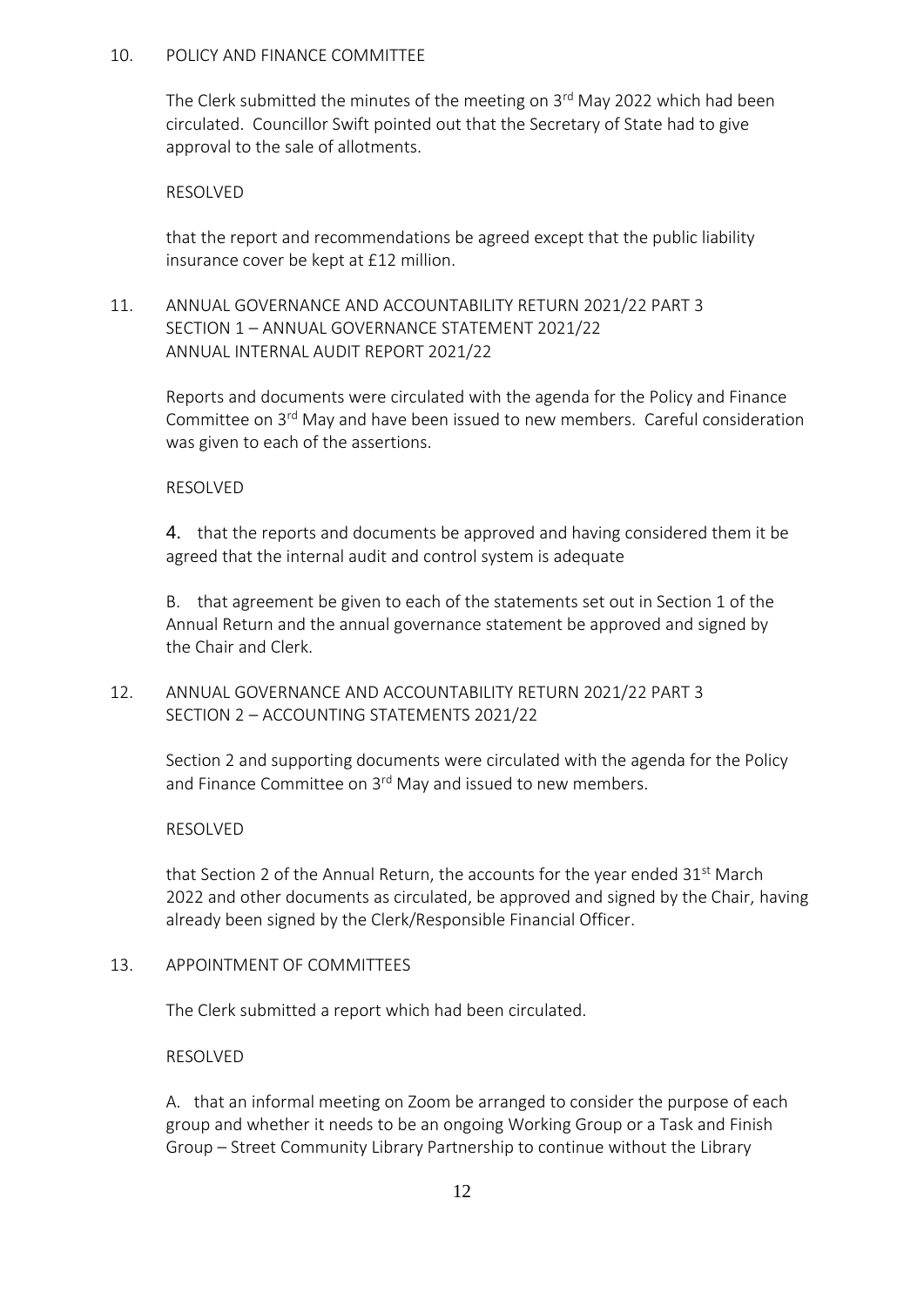### Working Group

B. that the following committees be appointed for the ensuing year, including the Chair and Vice-Chair with the terms of reference, arrangements for meetings etc. as detailed in the report -

#### PLANNING COMMITTEE

Councillors: Birch, P. Goater, Howiantz, Napper and Wolfers Chair - Councillor P. Goater Vice-Chair - Councillor Birch  $Quorum = 3$ 

POLICY AND FINANCE COMMITTEE

Councillors: Birch, Carswell, P. Goater, Kellett, Shearer, Smith, Wolfers Chair - Councillor P. Goater Vice-Chair - Councillor Carswell Quorum = one half of members on Committee Councillors Carswell, P. Goater and Sparkes authorised to operate the Bankline system with the Clerk and the Deputy Clerk/RFO and one of the three to scrutinize the accounts every quarter.

## STAFFING COMMITTEE

Councillors: Birch, D. Goater, Napper, Shearer, Smith, Sparkes and Wolfers Chair - Councillor Sparkes Vice-Chair - Councillor D. Goater

GRIEVANCE AND DISCIPLINARY PANEL

Councillors: Birch, Shearer, Swift

APPEAL PANEL

Councillors: Kellett, Napper, Smith

STAGE 1 INTERNAL DISPUTE RESOLUTION PROCEDURE APPEALS – LGPS Parish Clerk

ANNUAL REPORT

Clerk in consultation with Chair and Vice-Chair of Council

PRESS RELEASES

Assistant Clerk – Community Engagement (or Clerk) in consultation with Chair and Vice-Chair of Council.

## 14. REPRESENTATIVES ON OUTSIDE BODIES

The report of the Clerk was submitted as circulated.

#### RESOLVED

that the following representatives be appointed to serve on the bodies listed for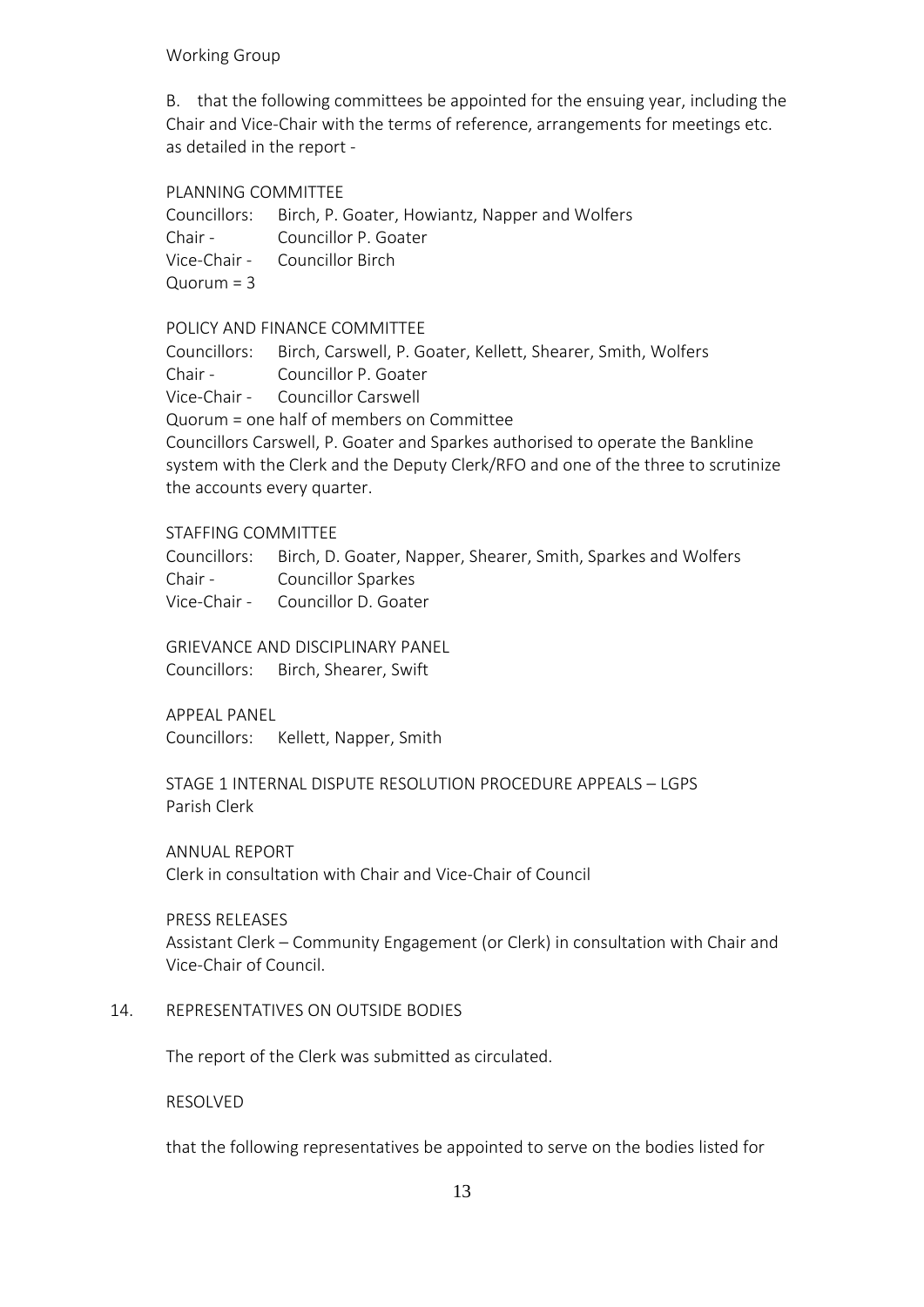the ensuing year -

| Victoria Club Charitable Incorporated Organisation                                                                                                                                                                                                                                                                                                            | Cllrs. Howard, Sparkes                                                                                   |
|---------------------------------------------------------------------------------------------------------------------------------------------------------------------------------------------------------------------------------------------------------------------------------------------------------------------------------------------------------------|----------------------------------------------------------------------------------------------------------|
| Greenbank Swimming Pool Man. Com.                                                                                                                                                                                                                                                                                                                             | Cllrs. Smith, Swift, Wolfers<br>2 members to attend<br>each meeting - find out<br>what Council's role is |
| Street Chamber of Commerce                                                                                                                                                                                                                                                                                                                                    | Cllr. Kellett<br>Cllrs. Birch and P. Goater<br>to receive minutes                                        |
| <b>Street Twinning Association</b>                                                                                                                                                                                                                                                                                                                            | Cllrs. Carswell, Swift                                                                                   |
| Somerset Association of Local Councils                                                                                                                                                                                                                                                                                                                        | Chair or Clerk                                                                                           |
| Street Young People's Centre                                                                                                                                                                                                                                                                                                                                  | Cllrs. D. Goater, Leafe                                                                                  |
| Strode Theatre Board of Management                                                                                                                                                                                                                                                                                                                            | Cllrs. D. Goater, Howard<br>Non-Voting - Cllr. Wolfers                                                   |
| Merriman Park Community Group<br>Cllrs. Carswell, Kellett,<br>Leafe and Sparkes with<br>local residents and reps of<br>local organisations<br>NOTE - this Group considers renovation of the Park in accordance with the new<br>design and assists in organising the annual Fun Day. It is chaired by a councillor and<br>reports to the Council as necessary. |                                                                                                          |
| Mendip CCTV Users Group                                                                                                                                                                                                                                                                                                                                       | Cllr. Napper<br>Deputy - Cllr. Leafe                                                                     |
| Crispin Hall Charitable Incorporated Organisation                                                                                                                                                                                                                                                                                                             | Cllr. Wolfers<br>Deputy - Cllr. P. Goater<br>Grant requirement                                           |
| <b>Street Business Park</b>                                                                                                                                                                                                                                                                                                                                   | Cllr. Swift - SPC<br>Cllr. Napper - MDC                                                                  |
| Parish Rooms Emergency Contacts                                                                                                                                                                                                                                                                                                                               | Clerk, Deputy Clerk,<br>Asst. Clerk, Cllrs. P. Goater<br>and Wolfers                                     |
| <b>Bus Services</b>                                                                                                                                                                                                                                                                                                                                           | Cllr. Howard                                                                                             |
| Coxs Charity                                                                                                                                                                                                                                                                                                                                                  | Cllrs. Howiantz, Napper                                                                                  |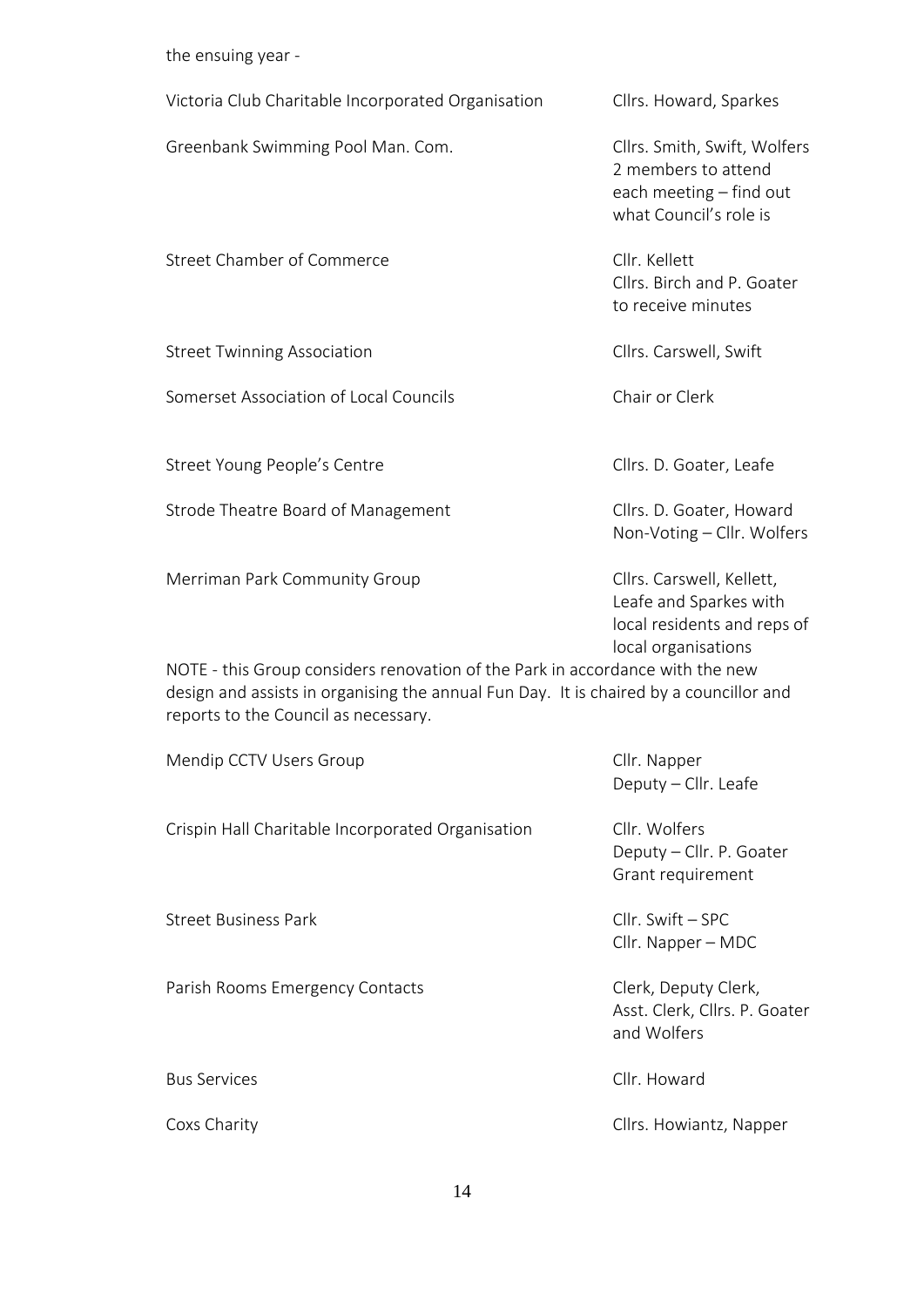YMCA including the Foyer The Client Client Client Client Client Client Client Client Client Client Client Client Wolfers Child Protection Officer for SPC Clinical Clinical Clinical Clinical Clinical Clinical Clinical Clinical Clinical Clinical Clinical Clinical Clinical Clinical Clinical Clinical Clinical Clinical Clinical Clinical Clinical

Parish Path Liaison Officer Mr. J. Dalton

15. ANNUAL REVIEW OF DOCUMENTS AND PROCEDURES - LOCAL GOVERNMENT ASSOCIATION MODEL COUNCILLOR CODE OF CONDUCT

The Clerk submitted a report which had been circulated.

# RESOLVED

A. that the report and documents be agreed and the new Somerset Code of Conduct – SALC version – be adopted and the Standing Orders and Financial Regulations having been reviewed be adopted – Financial Regulation 4.10 to read 'deal with Street Skate Park' not 'deal with the facility'

B. that Councillor Shearer be asked to lead a meeting following the completion of training sessions by all members followed by a social event.

# 16. GENERAL POWER OF COMPETENCE

The Clerk submitted a report which had been circulated.

RESOLVED

that the report be agreed and it be noted that the Council no longer met the criteria to be eligible to use the General Power of Competence.

## 17. REPORT FROM CHAIR

The Chair thanked Councillor Leafe for all his work as Chair of the Council in 2020/21. Officers had and would be lost due to retirement and moving on to other things and there would be a fresh start for the next 5 years. She thanked members for keeping calm and supporting the public during the difficult public question time session earlier in the evening. She had been privileged to meet some amazing people around Somerset when attending civic events.

## 18. PARISH PATH LIAISON OFFICER

County and District Councillor Leyshon had no report to make.

19. MENDIP STRATEGIC TOURISM GROUP

No report was made.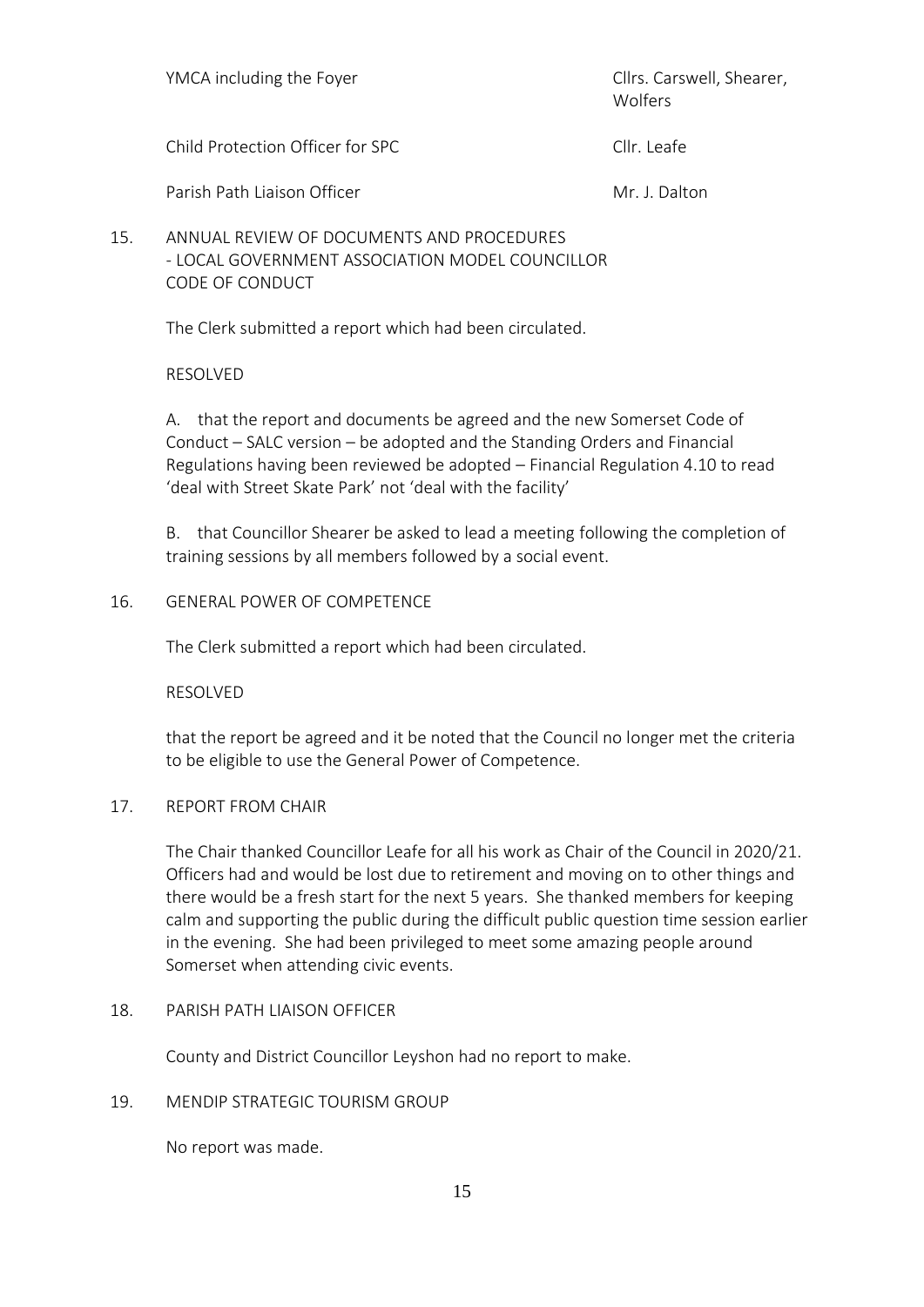## 20. CORRESPONDENCE/MINOR MATTERS

The Clerk submitted a report which had been circulated.

## A. Strode Road Allotments

## RESOLVED

that the report on removal of compost by the Allotments Association be agreed.

B. Consultation on Street Naming

Councillor P. Goater reported that one of the new roads on the development off Somerton Road might be named Isny in recognition of the twin town with Street. It was noted that permission was needed if a road was to be named after a living person.

## 21. REPORT FROM REPRESENTATIVES ON OUTSIDE BODIES AND COUNTY AND DISTRICT COUNCILLORS

Councillor Shearer had asked the Clerk to circulate an email to members about the Health and Well Being Board. Councillor Carswell reported that electric charging points would be fitted in Mendip owned car parks in the next few months with some funding from the Government. County Councillor Leyshon reported on the new Leader of the Council and that she would be the new Deputy Leader.

## 22. ACCOUNTS FOR PAYMENT

The latest bank reconciliations for all accounts at 30<sup>th</sup> April 2022 had been prepared successfully and sent to all members with the monthly income and expenditure by account report, the final report of receipts and payments for April, schedule of earmarked reserves and a consolidated summary.

## RESOLVED

that the report and schedule of payments as circulated be approved and initialled by the Chair and the income and expenditure by account report at 30<sup>th</sup> April 2022 be noted and the schedule of receipts and payments for April be attached as Annex A to the minutes in the Minute Book in order to publish payments of £500 or more.

## 23. MATTERS FOR REPORT

The Clerk reported that a resident of Vestry Road was still upset about the volume of traffic using that road on a Thursday when the High Street was closed for the market. Councillor Carswell undertook to respond to the resident on this matter. County Councillor Leyshon had spoken to a traffic engineer about the problem and had been informed that consultation on any proposals would need to take place in all roads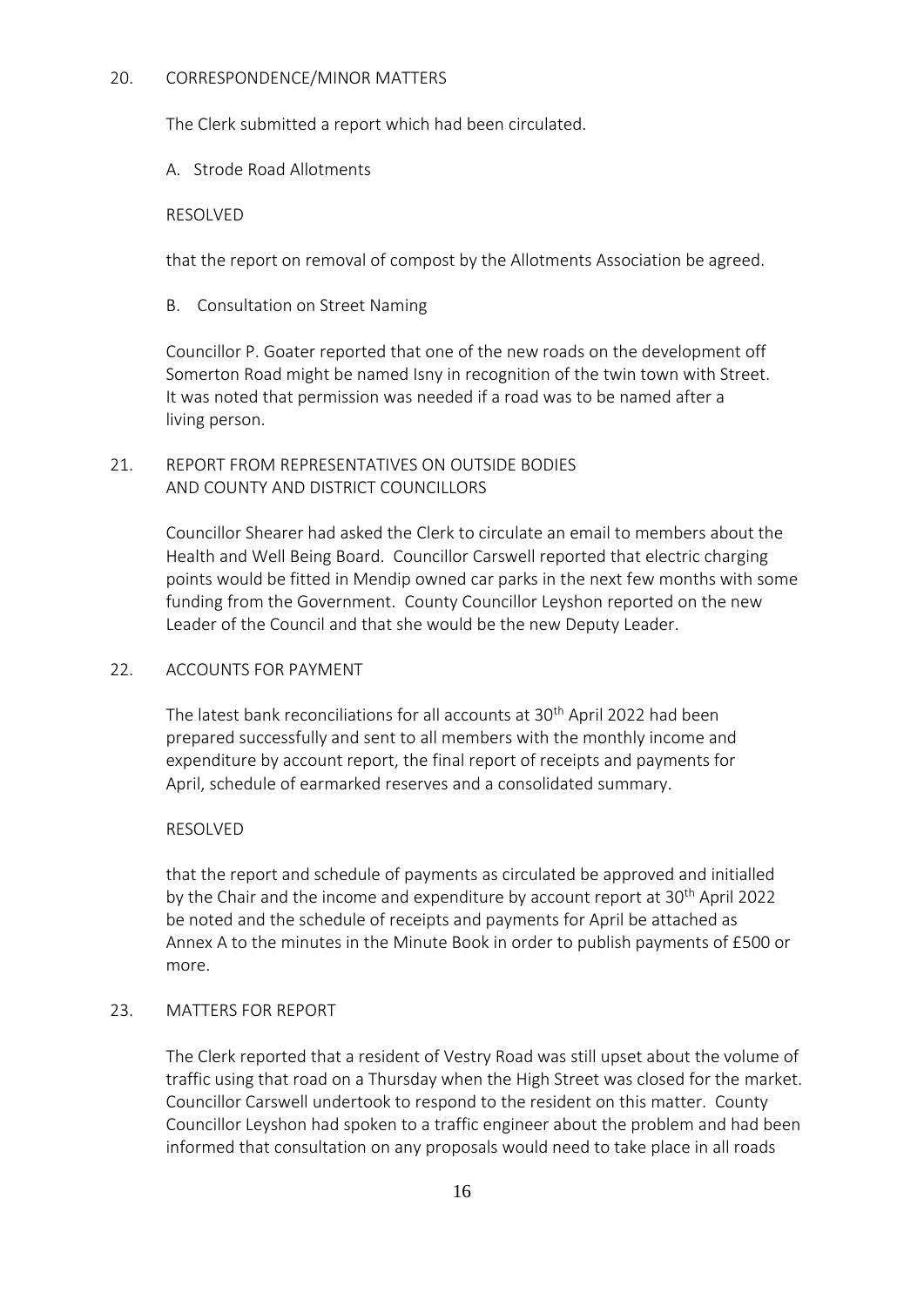which would experience displaced traffic. The Chair asked new members to inform the Clerk if they wished to raise any issues at future meetings so that she could add them to the agenda.

The meeting ended at 9.20 p.m.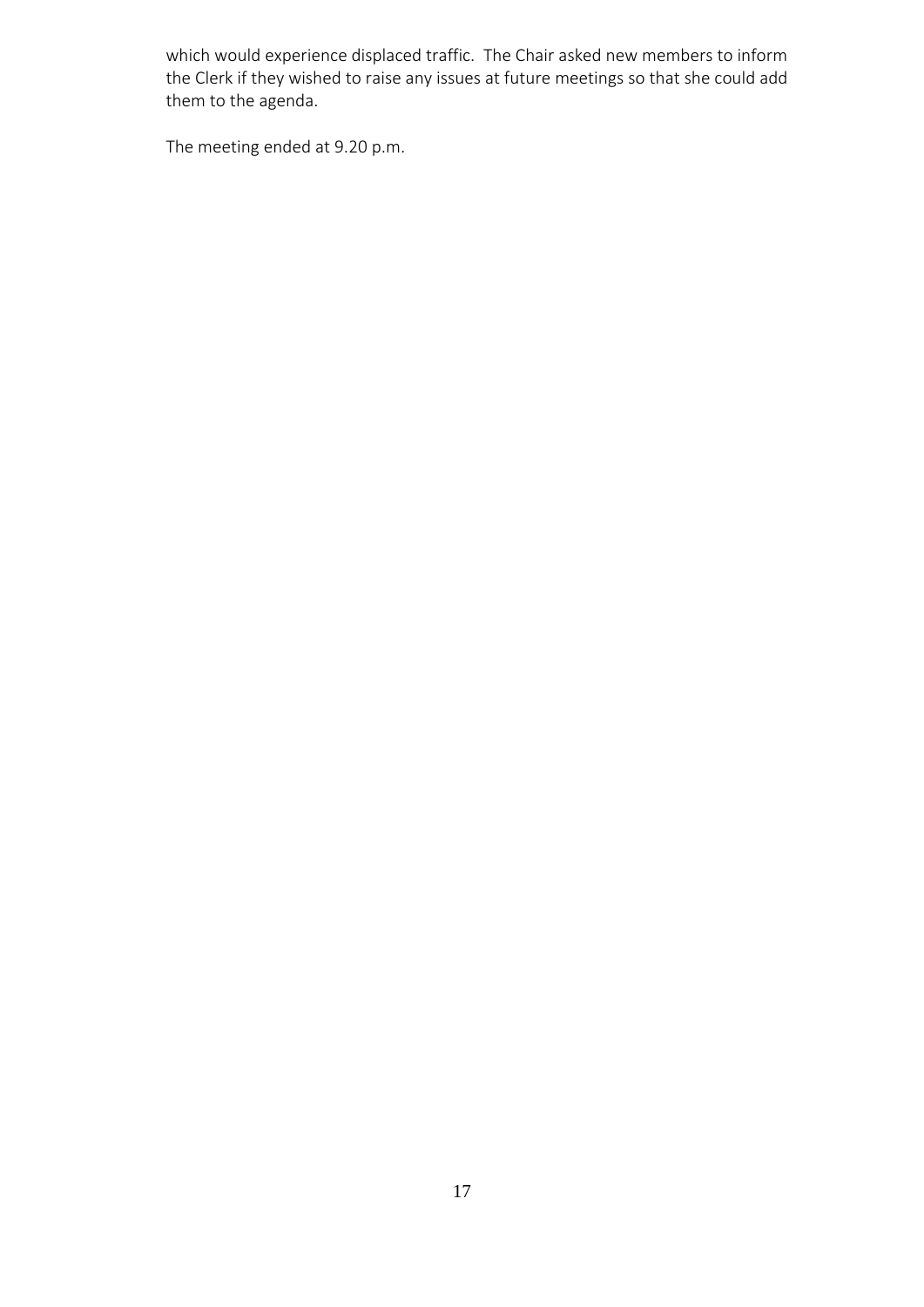# AGENDA ITEM NO: 7

To: Council From: Clerk Subject: Grant – Volunteer Driver Scheme

One of the grants applied for from the vulnerable people fund of £55,000 was for £5,000 for the Crispin Hall Trust to set up a new volunteer driver scheme. The Trust has been working with Street Baptist Church and the Salvation Army and has successfully raised £10,000 towards the project. Working in partnership with Community Trade Union they have also secured a 'time release' with Clarks factory workers to be volunteer drivers and to design and produce advertising materials.

There is a risk that if the remaining £5,000 is not secured by the end of June the £10,000 secured could be lost. Therefore the Council is asked to consider making this grant under section 26 of the Local Government and Rating Act 1997.

The Manager of the Community Centre will be attending the meeting to explain how this scheme would benefit a lot of local vulnerable people.

L.A. Ruff Clerk 21.06.22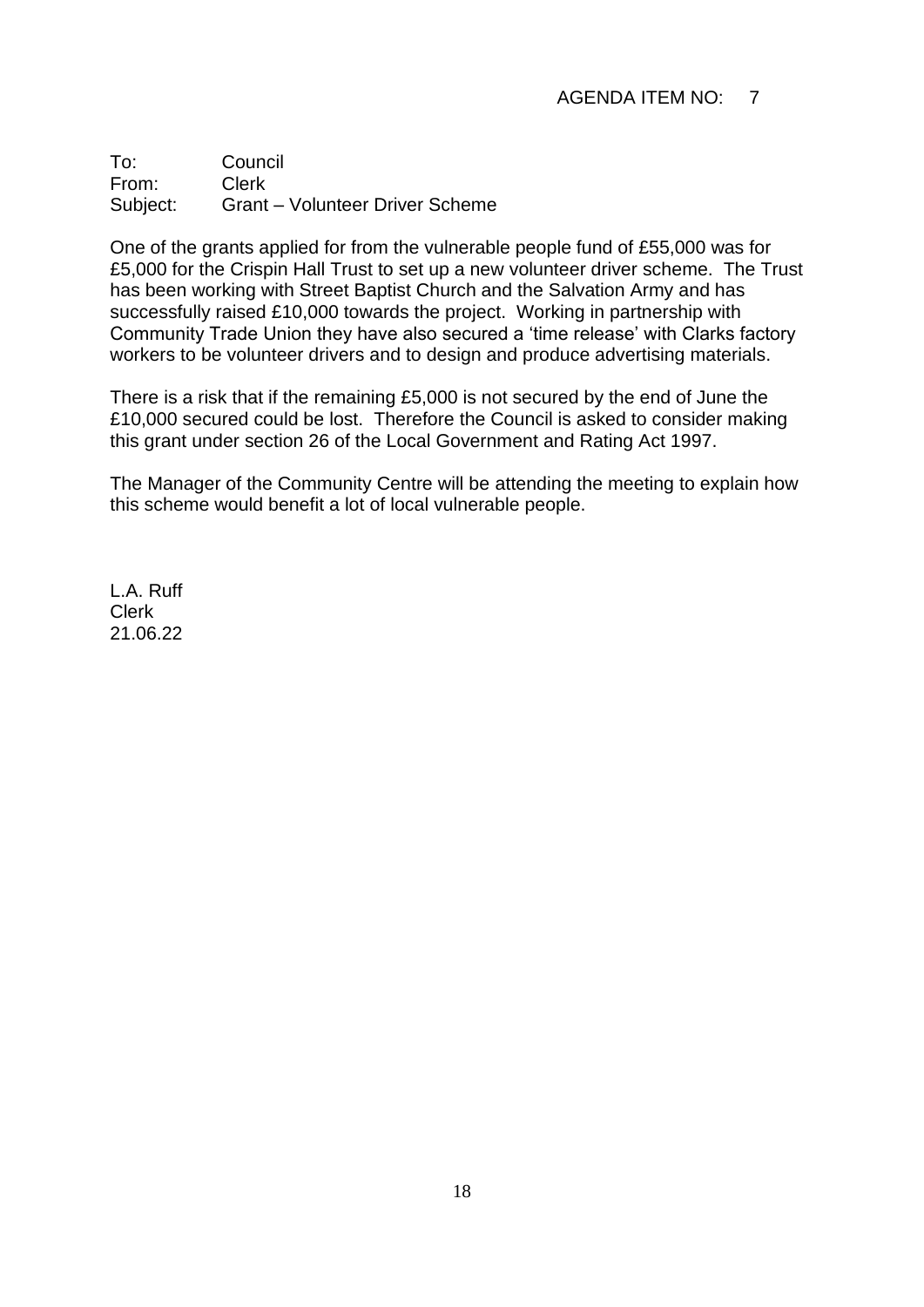NOTES OF INFORMAL COUNCIL ON 31ST MAY 2022

PRESENT: Councillors D. and P. Goater, Howiantz, Kellett, Knickerbocker, Swift and Wolfers

APOLOGIES: Councillors Birch, Carswell, Leafe, Napper, Shearer, Smith

Consideration was given to which working groups to keep and how best they might operate. It was noted that Councillors Howard and Sparkes had just resigned from the Council.

## RECOMMENDATIONS

1. that the following be agreed -

Highways Working Group - Councillors Carswell, Knickerbocker, Napper, Smith, Sparkes - Meet January, April, September

Library Working Group - Councillors Carswell, D. Goater, Howiantz, Shearer, County Cllr. Leyshon - on hold until negotiations start on possible move back to 1924 building

Street Community Library Partnership - Councillors P. Goater and Kellett – D. Goater as Deputy, Carswell for County Council, 3 Somerset Library Service Officers,

Friends of Street Library, Parish Clerk to service committee

Culture Working Group - Councillors D. Goater, Howiantz, Knickerbocker, Leafe, Shearer, Wolfers

Meet quarterly to consider events such as Chair's Investiture, Merriman Park Fun Day, Remembrance, Christmas

First meeting to decide on events for whole year and look at workload for each to decide if a separate group is needed – also consider any ideas for smaller initiatives

Community Well Being Working Group - Councillors Carswell, D. and P. Goater, Kellett, Knickerbocker, Leafe, Smith, Wolfers First meeting to decide what to do and terms and conditions

Unitary Working Group - Councillors Carswell, P. Goater, Howiantz, Knickerbocker, Napper, Shearer, Smith, Wolfers Meet as and when necessary

Emergency Plan Management Team - Councillors Carswell, Kellett, Napper, Shearer, Smith, Wolfers and Parish Clerk, Fire Officer, PCSO

2. that the remit of all working groups be rationalized

3. that the Policy and Finance Committee should consider what was happening with the organisations in Street such as the Theatre, Victoria Club, Library Trust, Community Centre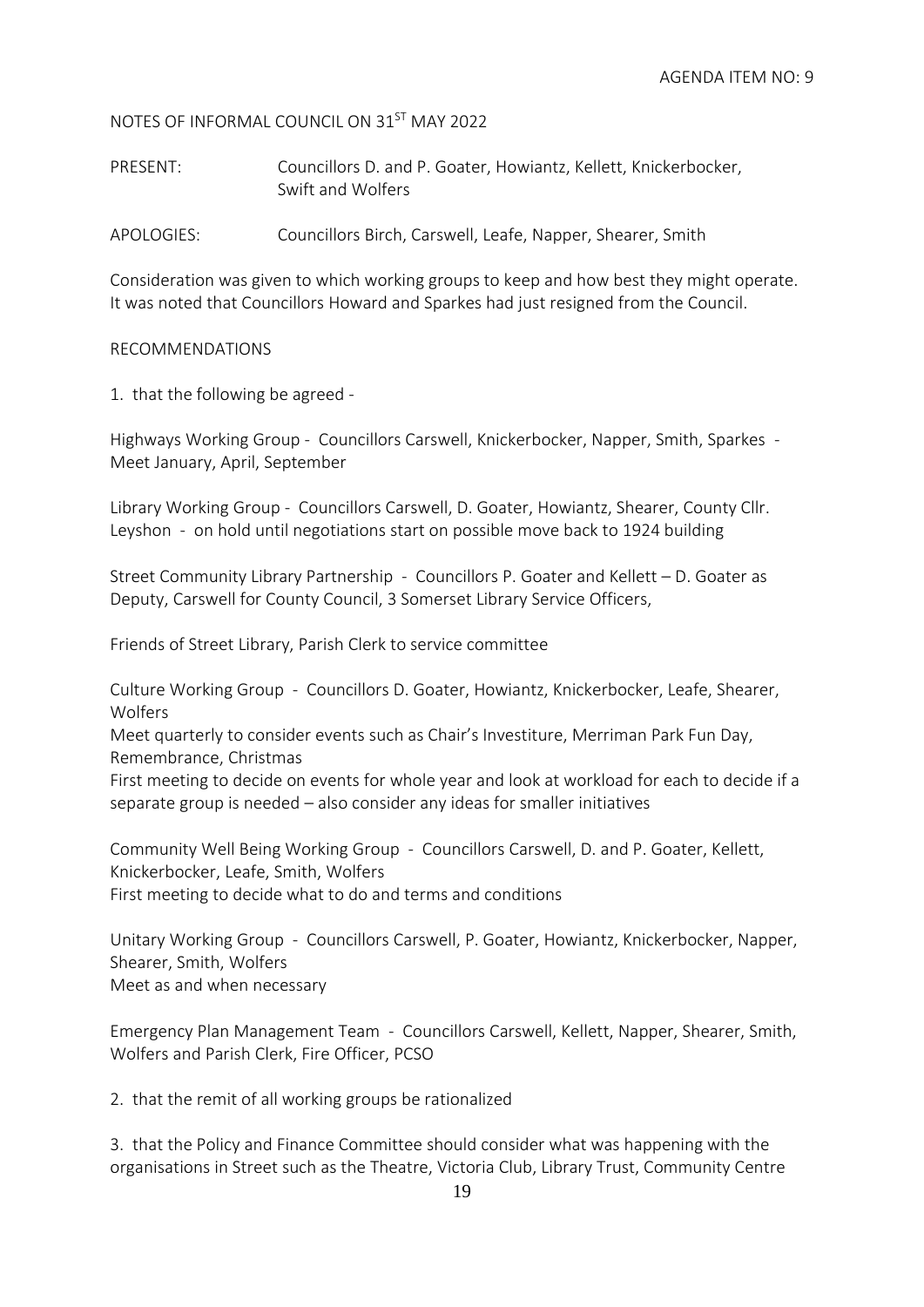and Crispin Hall and Greenbank Pool, especially if they were at imminent risk of closing

4. that if Councillor Birch wished to come off of the Theatre Management Committee then Councillor Knickerbocker to replace her

5. that the number of members on the Staffing Committee be considered - currently Councillors Birch, D. Goater, Napper, Shearer, Smith, Wolfers.

# UPDATE REPORT

1. *See item 5 above.* In the Annual meeting of the Street Parish Council on 17 May 2022 the following committees were agreed:

STAFFING COMMITTEE: Councillors: Birch, D.Goater, Napper, Shearer, Smith, Sparkes and Wolfers

GRIEVANCE AND DISCIPLINARY PANEL: Councillors: Birch, Shearer, Swift

APPEAL PANEL: Councillors: Kellett, Napper, Smith

Due to a potential conflict of interest, Councillors are not permitted to sit on both the Staffing Committee and Grievance and Disciplinary or Appeal Panel.

Councillor Birch and Councillor Shearer are therefore unable to sit on the Grievance and Disciplinary Panel and Councillor Napper is unable to sit on the Appeal Panel, if they wish to remain a member of the Staffing Committee.

Volunteers are sought to replace these Councillors as appropriate.

2. to set a date soon for the Culture Working Group to meet to decide on the Christmas event so that planning for this can start early and consider the mourning plan in the event of the death of a senior figure

3. to set a date after 28<sup>th</sup> July when members have completed the training sessions to discuss what has been learnt together, to agree on priorities for the year and then have an informal social event

4. at the request of the Chair to consider having a Task and Finish Group to look at scoping a plan with the Environmental and Climate Change Resilience Officer at Glastonbury Town Council

5. it was previously agreed to have the Union Jack banners up in the High Street all Summer and the hanging baskets are red, white and blue to co-ordinate. EM Print cannot change the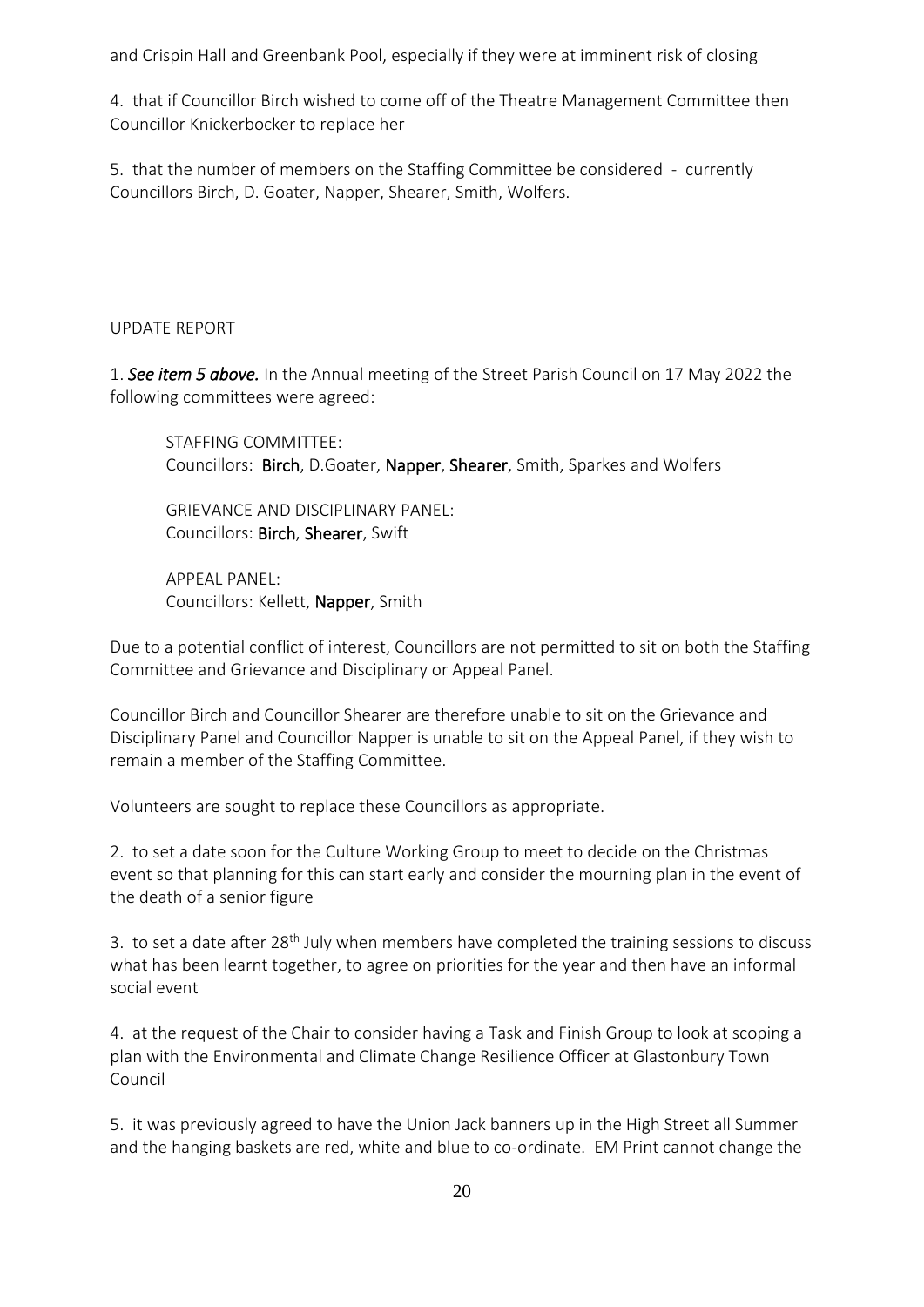banners until mid July and the cost of this would be in the region of £400. This could be considered by the Culture Working Group for a recommendation to the Council in July but by then much of the Summer would be gone and the banners come down in October ready for the Christmas lights to go up

6. following the Meet the Team meeting on  $15<sup>th</sup>$  June to consider setting up a Youth Engagement Working Group, particularly in regard to having an outreach worker.

L.A. Ruff Clerk 21.06.22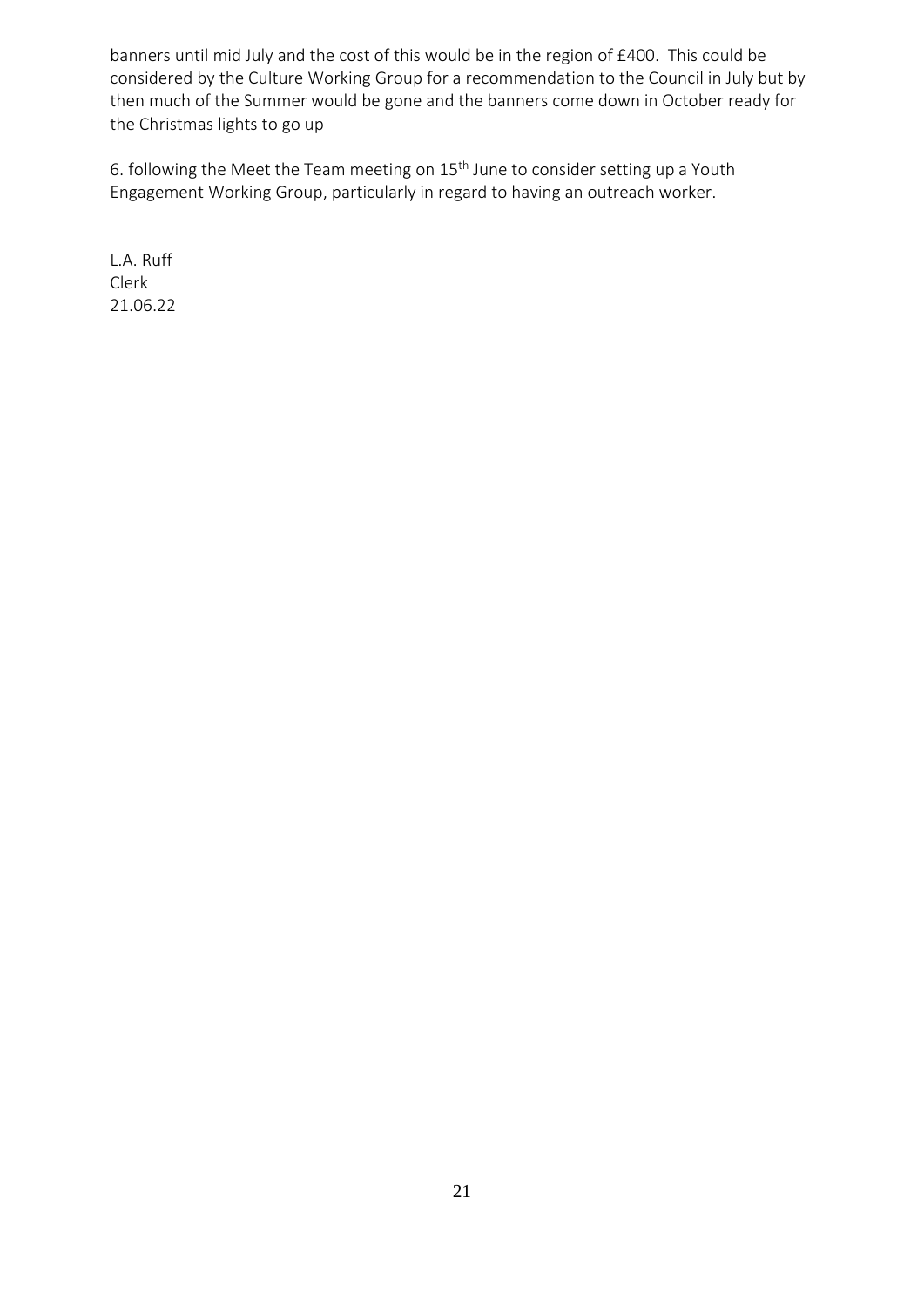# T&PC Working Group Report of update meeting attended on 8 June 2022.

Programme update:

- Executive is now place previous pauses due to the political aspects, we progress key aspects of the programme namely LCNs – the geographies, governance arrangements and support arrangements. Once these conversations have taken place, we will be able to confirm with everyone the next steps and timescales on the construct and how they will work
- Our new Leader and his executive have been clear that they wish to see Asset & Service Devolution progress so the programme is under pressure to set that out and progress the pilot with Bridgwater TC, and develop what the options may be - AJ assured everyone that we will work with the executive to set out a timeline as soon as we can and for the consultation on the LCN geographies and constituently arrangements for those and will come back and confirm, allowing everyone to have own conversations with your own councillors etc. Plenty of notice will be given.
- Programme is reporting all on track for Vesting Day two areas of pressure include resources for the wider benefits (relating to realisation of cash savings and non-cash benefits for the authority) work and ensuring the necessary elements of a Council in place for day 1.
- The current CEO for SCC has resigned, who is the Senior Responsible Officer (SRO) for the programme. The appointment of the new Chief Exec is on track, and we are looking at putting that appointment in front of full council on the 25th of July. We have an extra ordinary council meeting scheduled for next week to agree terms and conditions for the new CEO.
- Looking to finalise the date for the next T&PC conference, currently scheduled for Oct (date tbc), which will be an opportunity to have a full discussion around LCNs etc. Further discussions with everyone will help to develop the agenda.
- Governance arrangements for the programme have been agreed at a political level and will go to our Executive next week. The Executive are keen to have an Implementation Board, which will have joint representation from our district and county council with responsibility for oversight of the LGR implementation plan. There will be the establishment of a joint scrutiny committee as well. Finally, the advisory board will help with the wider engagement.
- 297 days to go!!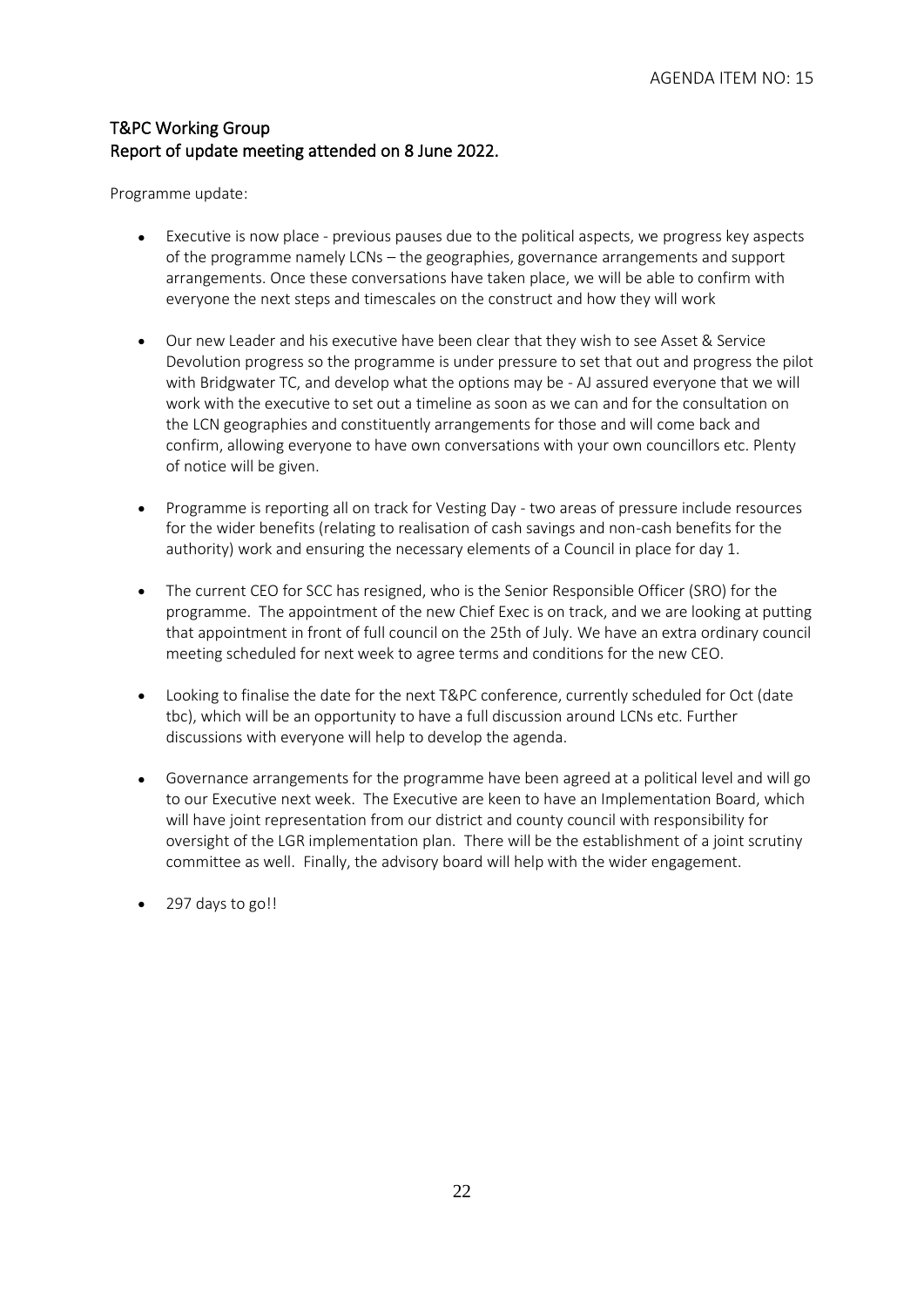To: Council From: Clerk Subject: Correspondence/Minor Issues

## Assets

The Council Officers inspected the assets this month and can report that everything is in good condition.

L.A. Ruff Clerk/RFO 21.06.22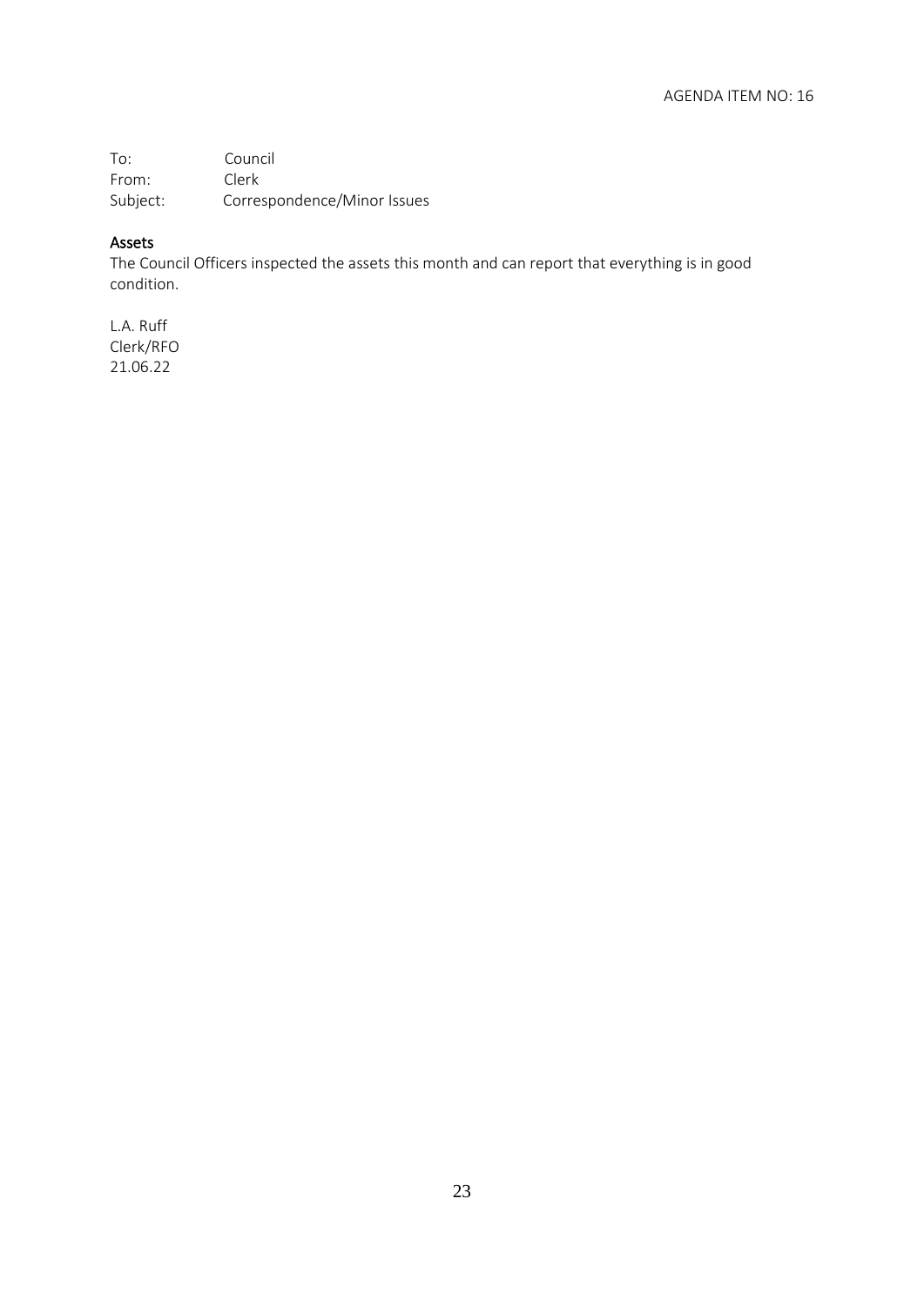To: Council From: Clerk Subject: Accounts for Payment

The latest bank reconciliations for all accounts at 31 $^{\rm st}$  May 2022 have been prepared successfully and sent to all members with the monthly income and expenditure by account report and earmarked reserves. Each reconciliation and original bank statement will be signed by an authorised Councillor as part of the quarterly check of accounts and Councillors operating the Bankline system will also carry out an online check.

Receipts and, payments to be authorised, for May are detailed on the attached pages and will appear as an annex to the minutes in the Minute Book.

L.A. Ruff Clerk 21.06.2022